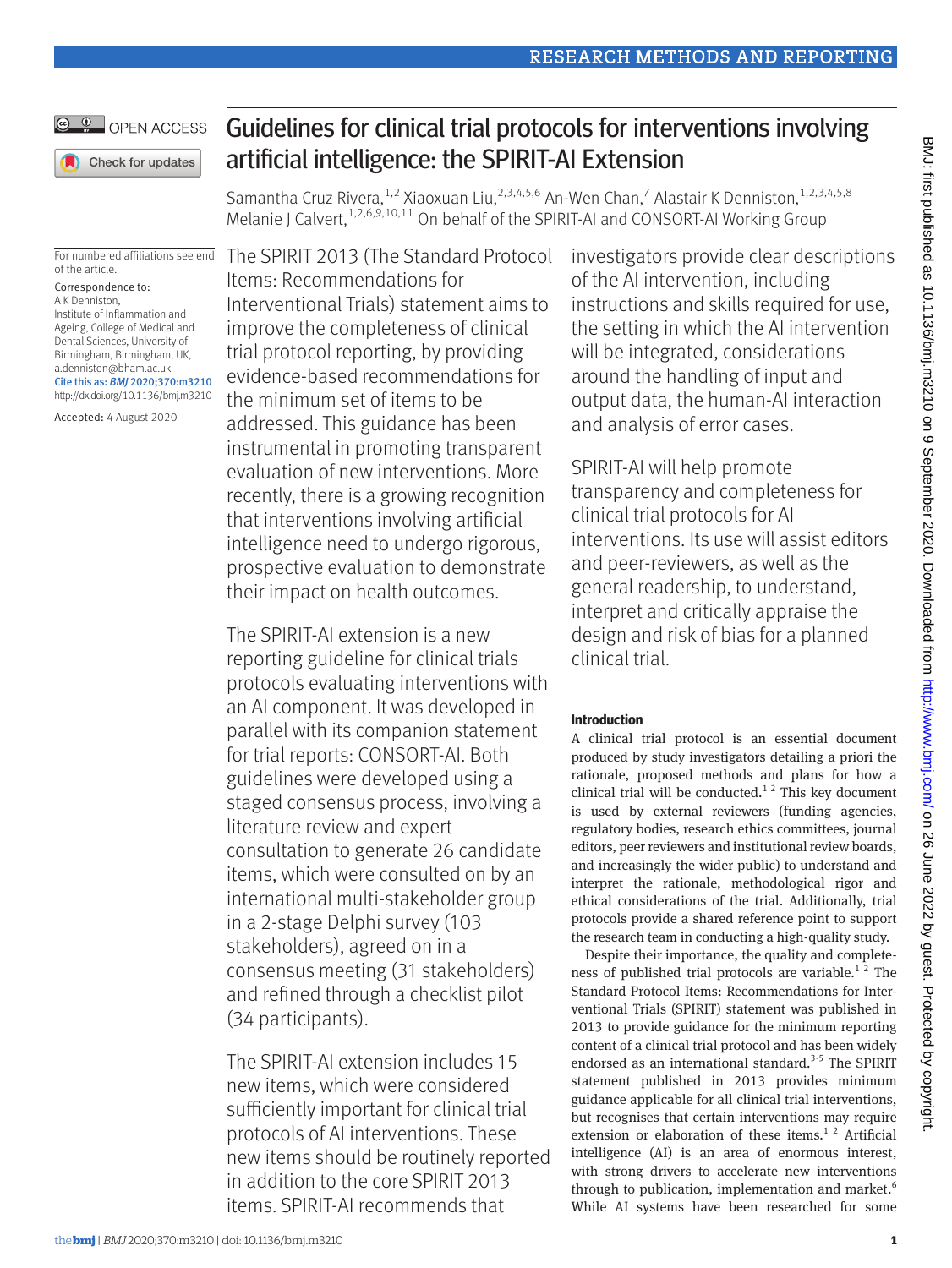time, recent advances in deep learning and neural networks have gained significant interest for their potential in health applications. Examples of such applications of these are wide-ranging and include AI systems for screening and triage,<sup>7 8</sup> diagnosis,<sup>9-12</sup> prognostication,<sup>13 14</sup> decision-support<sup>15</sup> and treatment recommendation.16 However, in most recent cases, the majority of published evidence consists of *in silico*, early-phase validation. It has been recognised that most recent AI studies are inadequately reported and existing reporting guidelines do not fully cover potential sources of bias specific to AI systems.<sup>17</sup> The welcome emergence of randomised controlled trials (RCTs) seeking to evaluate clinical efficacy of newer interventions based on, or including, an AI component (hereafter 'AI interventions') 15 18-23 has similarly been met with concerns about design and reporting.<sup>17 24-26</sup> This has highlighted the need to provide reporting guidance that is 'fit-for-purpose' in this domain.

SPIRIT-AI (as part of the SPIRIT-AI and CONSORT-AI initiative) is an international initiative supported by SPIRIT and the EQUATOR (Enhancing Quality and Transparency of Health Research) Network to extend or elaborate the existing SPIRIT 2013 statement where necessary, to develop consensus-based AI-specific protocol guidance.<sup>27 28</sup> It is complementary to the CONSORT-AI statement, which aims to promote high quality reporting of AI trials. This article describes the methods used to identify and evaluate candidate items and gain consensus. In addition, it also provides the full SPIRIT-AI checklist including new items and their accompanying explanations.

## **Methods**

The SPIRIT-AI and CONSORT-AI extensions were simultaneously developed for clinical trial protocols and trial reports. An announcement for the SPIRIT-AI and CONSORT-AI initiative was published in October  $2019<sub>1</sub><sup>27</sup>$  and the two guidelines were registered as reporting guidelines under development on the EQUA-TOR library of reporting guidelines in May 2019. Both guidelines were developed in accordance with the EQUATOR Network's methodological framework.29 The SPIRIT-AI and CONSORT-AI steering group, consisting of 15 international experts, was formed to oversee the conduct and methodology of the study. Definitions of key terms are contained in the glossary box 1.

## Ethical approval

This study was approved by the ethical review committee at the University of Birmingham, UK (ERN\_19-1100). Participant information was provided to Delphi participants electronically before survey completion and before the consensus meeting. Delphi participants provided electronic informed consent, and written consent was obtained from consensus meeting participants.

## Literature review and candidate item generation

An initial list of candidate items for the SPIRIT-AI and CONSORT-AI checklists was generated through review of the published literature and consultation with the steering group and known international experts. A search was performed on 13 May 2019 using the terms "artificial intelligence," "machine learning," and "deep learning" to identify existing clinical trials for AI interventions listed within the US National Library of Medicine's clinical trial registry, ClinicalTrials.gov. There were 316 registered trials on ClinicalTrials.gov, of which 62 were completed and seven had published results.22 30-35 Two studies were reported with reference to the CONSORT statement,  $2234$  and one study provided an unpublished trial protocol.<sup>34</sup> The Operations Team (XL, SCR, MJC, and AKD) identified AI-specific considerations from these studies and reframed them as candidate reporting items. The candidate items were also informed by findings from a previous systematic review which evaluated the diagnostic accuracy of deep learning systems for medical imaging.<sup>17</sup> After consultation with the steering group and additional international experts (n=19), 29 candidate items were generated: 26 of which were relevant for both SPIRIT-AI and CONSORT-AI and three of which were relevant only for CONSORT-AI. The Operations Team mapped these items to the corresponding SPIRIT and CONSORT items, revising the wording and providing explanatory text as required to contextualise the items. These items were included in subsequent Delphi surveys.

## Delphi consensus process

In September 2019, 169 key international experts were invited to participate in the online Delphi survey to vote on the candidate items and suggest additional items. Experts were identified and contacted via the steering group and were allowed one round of snowball recruitment, where contacted experts could suggest additional experts. In addition, individuals who made contact following publication of the announcement were included. $27$  The steering group agreed that individuals with expertise in clinical trials and AI/ ML, as well as key users of the technology should be well represented in the consultation. Stakeholders included healthcare professionals, methodologists, statisticians, computer scientists, industry representatives, journal editors, policy makers, health informaticists, law and ethicists, regulators, patients, and funders. Participant characteristics are described in the appendix (page 2: supplementary table 1). Two online Delphi surveys were conducted. DelphiManager software (version 4.0), developed and maintained by the COMET (Core Outcome Measures in Effectiveness Trials) initiative, was used to undertake the e-Delphi surveys. Participants were given written information about the study and asked to provide their level of expertise within the fields of (i) AI/ML, and (ii) clinical trials. Each item was presented for consideration (26 for SPIRIT-AI and 29 for CONSORT-AI). Participants were asked to vote on each item using a 9-point scale: (1-3) not important, (4-6) important but not critical, and (7-9) important and critical. Respondents provided separate ratings for SPIRIT-AI and CONSORT-AI. There was an option to opt out of voting for each item, and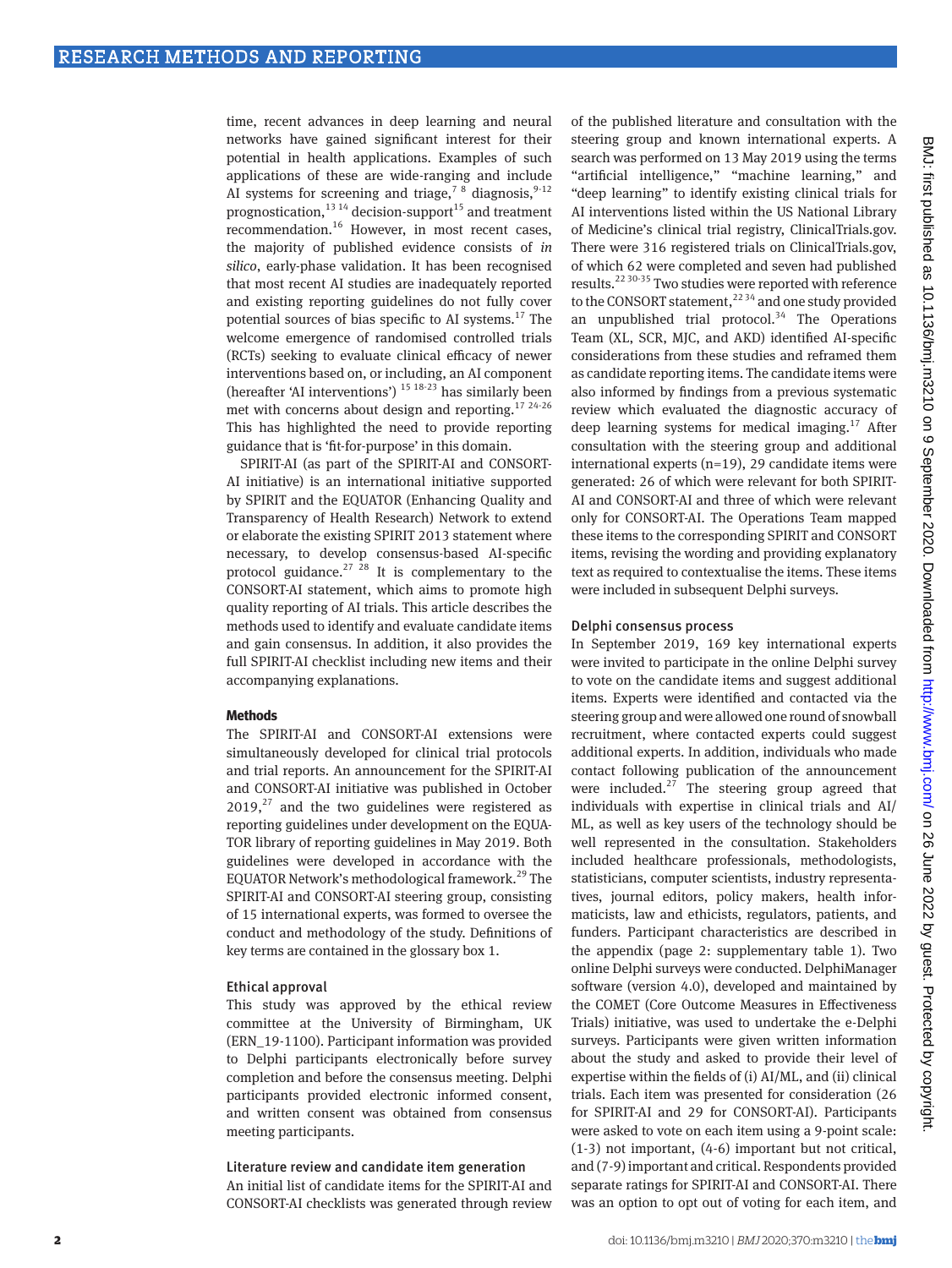## Box 1: Glossary

- *• Artificial intelligence (AI)*—The science of developing computer systems which can perform tasks normally requiring human intelligence.
- *• AI intervention*—A health intervention which relies on an artificial intelligence/machine learning component to serve its purpose.
- *• CONSORT*—Consolidated Standards of Reporting Trials.
- *• CONSORT-AI extension item*—An additional checklist item to address AI-specific content that is not adequately covered by CONSORT 2010.
- *• Class activation map*—Class activation maps are particularly relevant to image classification AI interventions. Class activation maps are visualizations of the pixels that had the greatest influence on predicted class, by displaying the gradient of the predicted outcome from the model with respect to the input. They are also referred to as saliency maps or heatmaps.
- *• Health outcome*—Measured variables in the trial which are used to assess the effects of an intervention.
- *• Human-AI interaction*—The process of how users/humans interact with the AI intervention, for the AI intervention to function as intended.
- *• Clinical outcome*—Measured variables in the trial which are used to assess the effects of an intervention.
- *• Delphi study*—A research method which derives the collective opinions of a group through a staged consultation of surveys, questionnaires, or interviews, with an aim to reach consensus at the end.
- *• Development environment*—The clinical and operational settings from which the data used for training the model is generated. This includes all aspects of the physical setting (such as geographical location, physical environment), operational setting (such as integration with an electronic record system, installation on a physical device) and clinical setting (such as primary/secondary/tertiary care, patient disease spectrum).
- *• Fine-tuning*—Modifications or additional training performed on the AI intervention model, done with the intention of improving its performance.
- *• Input data*—The data that need to be presented to the AI intervention to allow it to serve its purpose.
- *• Machine learning (ML)*—A field of computer science concerned with the development of models/algorithms which can solve specific tasks by learning patterns from data, rather than by following explicit rules. It is seen as an approach within the field of artificial intelligence.
- *• Operational environment*—The environment in which the AI intervention will be deployed, including the infrastructure required to enable the AI intervention to function.
- *• Output data*—The predicted outcome given by the AI intervention based on modelling of the input data. The output data can be presented in different forms, including a classification (including diagnosis, disease severity or stage, or recommendation such as referability), a probability, a class activation map, etc. The output data typically provides additional clinical information and/or triggers a clinical decision.
- *• Performance error*—Instances where the AI intervention fails to perform as expected. This term can describe different types of failures and it is up to the investigator to specify what should be considered a performance error, preferably based on prior evidence. This can range from small decreases in accuracy (compared to expected accuracy), to erroneous predictions, or the inability to produce an output in certain cases.
- *• SPIRIT*—Standard Protocol Items: Recommendations for Interventional Trials.
- *• SPIRIT-AI*—An additional checklist item to address AI-specific content that is not adequately covered by SPIRIT 2013.
- *• SPIRIT-AI elaboration item*—Additional considerations to an existing SPIRIT 2013 item when applied to AI interventions.

each item included space for free text comments. At the end of the Delphi survey, participants had the opportunity to suggest new items. One hundred and three responses were received for the first Delphi round, and 91 (88% of participants from round one) responses received for the second round. The results of the Delphi surveys informed the subsequent international consensus meeting. Twelve new items were proposed by the Delphi study participants and were added for discussion at the consensus meeting. Data collected during the Delphi survey were anonymised and itemlevel results were presented at the consensus meeting for discussion and voting.

The two-day consensus meeting took place in January 2020 and was hosted by the University of Birmingham, UK, to seek consensus on the content of SPIRIT-AI and CONSORT-AI. Thirty one international stakeholders were invited from the Delphi survey participants to discuss the items and vote for their inclusion. Participants were selected to achieve adequate representation from all the stakeholder groups. Thirty eight items were discussed in turn, comprising the 26 items generated in the initial literature review and item generation phase (these 26 items were relevant to both SPIRIT-AI and CONSORT-AI; 3 extra items relevant to CONSORT-AI only were also discussed) and the 12 new items proposed by participants during the Delphi surveys. Each item was presented to the consensus group, alongside its score from the Delphi exercise (median and interquartile ranges) and any comments made by Delphi participants related to that item. Consensus meeting participants were invited to comment on the importance of each item and whether the item should be included in the AI extension. In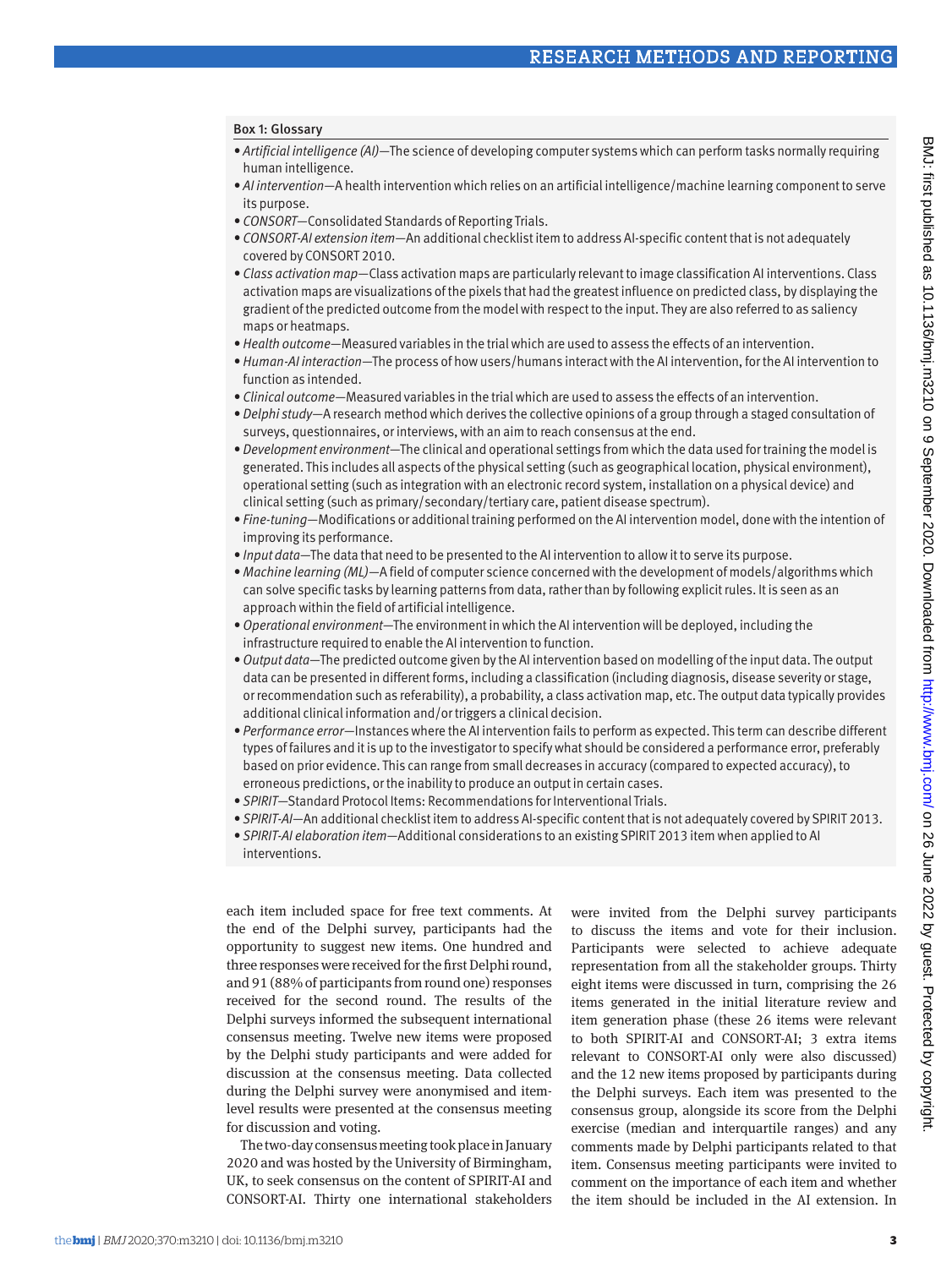addition, participants were invited to comment on the wording of the explanatory text accompanying each item and the position of each item relative to the SPIRIT 2013 and CONSORT 2010 checklists. After open discussion of each item and the option to adjust wording, an electronic vote took place with the option to include or exclude the item. An 80% threshold for inclusion was pre-specified and deemed reasonable by the steering group to demonstrate majority consensus. Each stakeholder voted anonymously using Turning Point voting pads (Turning Technologies LLC, Ohio, USA; version 8.7.2.14).

## Checklist pilot

Following the consensus meeting, attendees were given the opportunity to make final comments on the wording and agree that the updated SPIRIT-AI and CONSORT-AI items reflected discussions from the meeting. The Operations Team assigned each item as extension or elaboration item based on a decision tree and produced a penultimate draft of the SPIRIT-AI and CONSORT-AI checklist (supplementary fig 1). A pilot of the penultimate checklist was conducted with 34 participants to ensure clarity of wording. Experts participating in the pilot included: a) Delphi participants who did not attend the consensus meeting and b) external experts, who had not taken part in the development process but who had reached out to the steering committee after the Delphi study commenced. Final changes were made on wording only to improve clarity for readers, by the Operations Team (supplementary fig 2).

## **Results**

## SPIRIT-AI checklist items and explanations

The SPIRIT-AI Extension recommends that, in conjunction with existing SPIRIT 2013 items, 15 items (12 extensions and 3 elaborations) should be addressed for trial protocols of AI-interventions. These items were considered sufficiently important for clinical trial protocols for AI interventions that should be routinely reported in addition to the core SPIRIT 2013 checklist items. Table 1 lists the SPIRIT-AI items.

All 15 items included in the SPIRIT-AI Extension passed the threshold of 80% for inclusion at the consensus meeting. SPIRIT-AI 6a (i), SPIRIT-AI 11a (v) and SPIRIT-AI 22 each resulted from the merging of two items after discussion. SPIRIT-AI 11a (iii) did not fulfil the criteria for inclusion based on its initial wording (73% vote to include); however, after extensive discussion and rewording, the consensus group unanimously supported a re-vote at which point it passed the inclusion threshold (97% to include).

#### Administrative information

## SPIRIT-AI 1 (i) Elaboration: Indicate that the intervention involves artificial intelligence/machine learning and specify the type of model.

*Explanation:* Indicating in the protocol title and/or abstract that the intervention involves a form of AI is encouraged, as it immediately identifies the intervention as an artificial intelligence/machine learning intervention, and also serves to facilitate indexing and searching of the trial protocol in bibliographic databases, registries, and other online resources. The title should be understandable by a wide audience; therefore, a broader umbrella term such as "artificial intelligence" or "machine learning" is encouraged. More precise terms should be used in the abstract, rather than the title, unless broadly recognised as being a form of artificial intelligence/machine learning. Specific terminology relating to the model type and architecture should be detailed in the abstract.

## SPIRIT-AI 1 (ii) Elaboration: State the intended use of the AI intervention.

*Explanation:* The intended use of the AI intervention should be made clear in the protocol's title and/or abstract. This should describe the purpose of the AI intervention and the disease context.<sup>19 36</sup> Some AI interventions may have multiple intended uses, or the intended use may evolve over time. Therefore, documenting this allows readers to understand the intended use of the algorithm at the time of the trial.

#### Introduction

## SPIRIT-AI 6a (i) Extension: Explain the intended use of the AI intervention in the context of the clinical pathway, including its purpose and its intended users

(such as healthcare professionals, patients, public). *Explanation:* In order to understand how the AI intervention will fit into a clinical pathway, a detailed description of its role should be included in the protocol background. AI interventions may be designed to interact with different users including healthcare professionals, patients, and the public, and their roles can be wide-ranging (for example, the same AI intervention could theoretically be replacing, augmenting or adjudicating components of clinical decision-making). Clarifying the intended use of the AI intervention and its intended user helps readers understand the purpose for which the AI intervention will be evaluated in the trial.

## SPIRIT-AI 6a (ii) Extension: Describe any pre-existing evidence for the AI intervention.

*Explanation:* Authors should describe in the protocol any pre-existing published (with supporting references) or unpublished evidence relating to validation of the AI intervention, or lack thereof. Consideration should be given to whether the evidence was for a similar use, setting and target population as the planned trial. This may include previous development of the AI model, internal and external validations, and any modifications made before the trial.

## Participants, interventions, and outcomes

SPIRIT-AI 9 Extension: Describe the onsite and offsite requirements needed to integrate the AI intervention into the trial setting.

*Explanation:* There are limitations to the generalisability of AI algorithms, one of which is when they are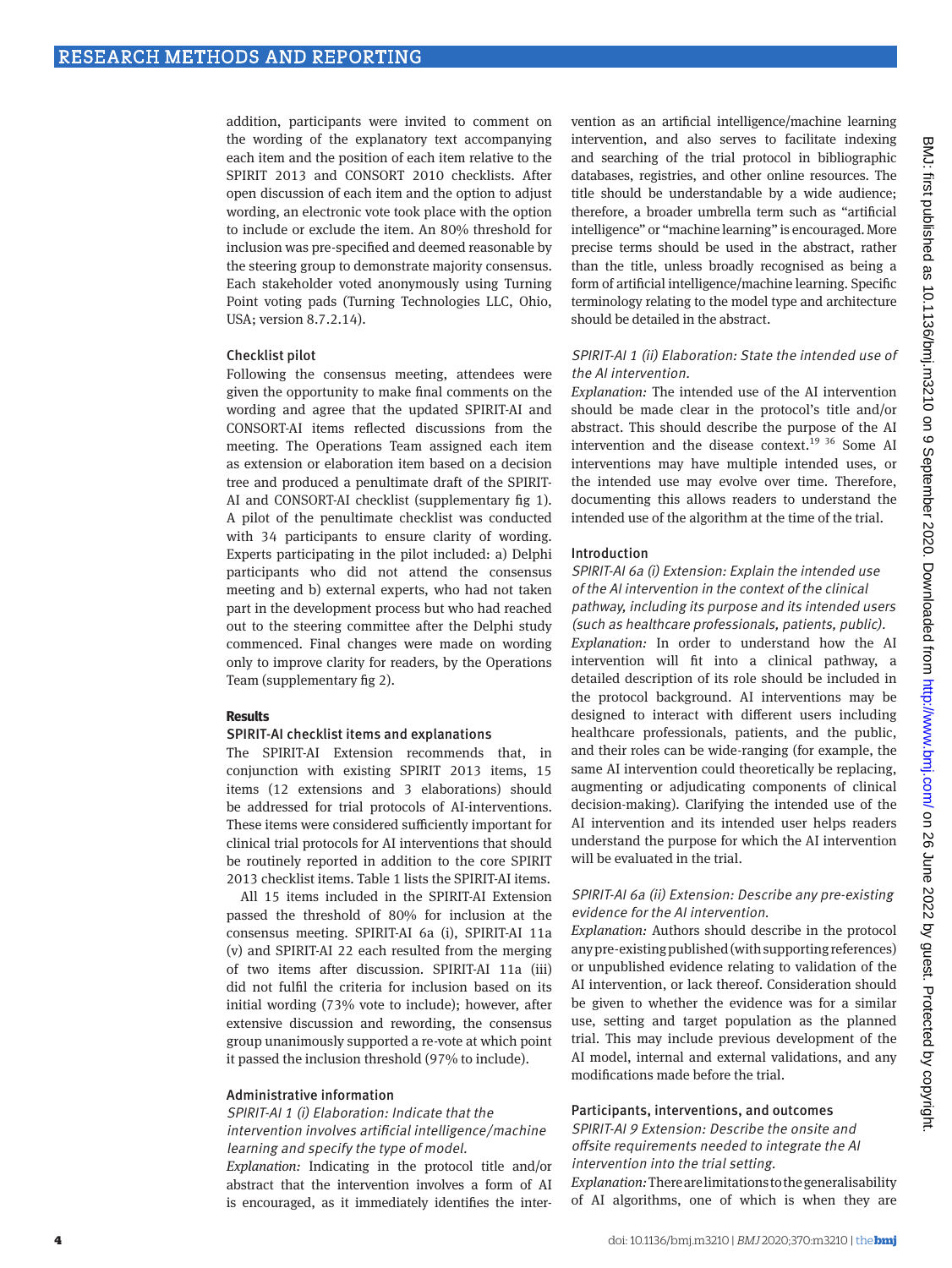used outside of their development environment.<sup>37</sup> <sup>38</sup> AI systems are dependent on their operational environment, and the protocol should provide details of the hardware and software requirements to allow technical integration of the AI intervention at each study site. For example, it should be stated if the AI intervention requires vendor-specific devices, if there is a need for specialised computing hardware at each site, or if the sites must support cloud integration, particularly if this is vendor-specific. If any changes to the algorithm are required at each study site as part of the implementation procedure (such as fine-tuning the algorithm on local data), then this process should also be clearly described.

## SPIRIT-AI 10 (i) Elaboration: State the inclusion and exclusion criteria at the level of participants.

*Explanation:* The inclusion and exclusion criteria should be defined at the participant level as per usual practice in protocols of non-AI interventional trials. This is distinct from the inclusion and exclusion criteria made at the input data level, which is addressed in item 10 (ii).

## SPIRIT-AI 10 (ii) Extension: State the inclusion and exclusion criteria at the level of the input data.

*Explanation:* Input data refer to the data required by the AI intervention to serve its purpose (for example, for a breast cancer diagnostic system, the input data could be the unprocessed or vendor-specific post-processing mammography scan on which a diagnosis is being made; for an early warning system, the input data could be physiological measurements or laboratory results from the electronic health record). The trial protocol should pre-specify if there are minimum requirements for the input data (such as image resolution, quality metrics, or data format), which would determine prerandomisation eligibility. It should specify when, how, and by whom this will be assessed. For example, if a participant met the eligibility criteria for lying flat for a CT scan as per item 10 (i), but the scan quality was compromised (for any given reason) to such a level that it is no longer fit for use by the AI system, this should be considered as an exclusion criterion at the input data level. Note that where input data are acquired after randomisation (addressed by SPIRIT-20c), any exclusion is considered to be from the analysis, not from enrolment (fig 1).

## SPIRIT-AI 11a (i) Extension: State which version of the AI algorithm will be used.

*Explanation:* Similar to other forms of software as a medical device, AI systems are likely to undergo multiple iterations and updates in their lifespan. The protocol should state which version of the AI system will be used in the clinical trial, and whether this is the same version that had been used in previous studies to justify the study rationale. If applicable, the protocol should describe what has changed between the relevant versions and the rationale for the changes. Where available, the protocol should include a regulatory marking reference, such as a unique device identifier (UDI) which requires a new identifier for updated versions of the device.<sup>39</sup>

#### SPIRIT-AI 11a (ii) Extension: Specify the procedure for acquiring and selecting the input data for the AI intervention.

*Explanation:* The measured performance of any AI system may be critically dependent on the nature and quality of the input data.40 The procedure for how input data will be handled—including data acquisition, selection, and pre-processing before analysis by the AI system—should be provided. Completeness and transparency of this process is integral to feasibility assessment and to future replication of the intervention beyond the clinical trial. It will also help to identify whether input data handling procedures will be standardised across trial sites.

## SPIRIT-AI 11a (iii) Extension: Specify the procedure for assessing and handling poor quality or unavailable input data.

*Explanation:* As with 10 (ii), input data refer to the data required by the AI intervention to serve its purpose. As noted in item SPIRIT-AI 10 (ii), the performance of AI systems may be compromised as a result of poor quality or missing input data $41$  (for example, excessive movement artefact on an electrocardiogram). The study protocol should specify if and how poor quality or unavailable input data will be identified and handled. The protocol should also specify a minimum standard required for the input data, and the procedure for when the minimum standard is not met (including the impact on, or any changes to, the participant care pathway).

Poor quality or unavailable data can also affect non-AI interventions. For example, suboptimal quality of a scan could impact a radiologist's ability to interpret it and make a diagnosis. It is therefore important that this information is reported equally for the control intervention, where relevant. If this minimum quality standard is different from the inclusion criteria for input data used to assess eligibility pre-randomisation, this should be stated.

## SPIRIT-AI 11a (iv) Extension: Specify whether there is human-AI interaction in the handling of the input data, and what level of expertise is required for users.

*Explanation:* A description of the human-AI interface and the requirements for successful interaction when handling input data should be described. Examples include clinician-led selection of regions of interest from a histology slide which is then interpreted by an AI diagnostic system, $42$  or endoscopist selection of a colonoscopy video clip as input data for an algorithm designed to detect polyps.<sup>21</sup> A description of any planned user training and instructions for how users will handle the input data provides transparency and replicability of trial procedures. Poor clarity on the human-AI interface may lead to a lack of a standard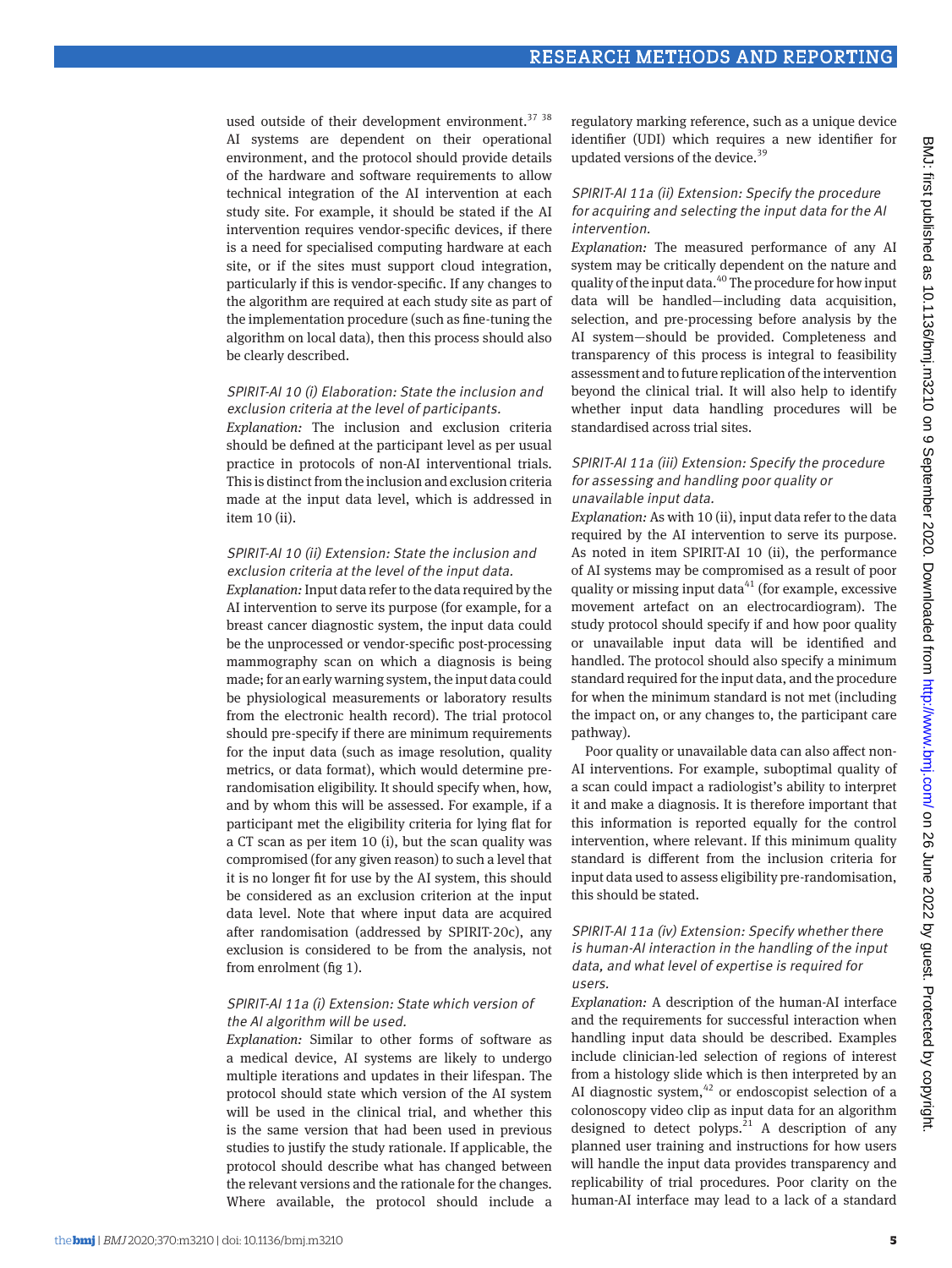| Table 1   SPIRIT-AI checklist         |                 |                                                                                                                                                                                                                                                                                                                                                                                              |                                                           |                                                                                                                                                                                                                                               |                          |  |  |
|---------------------------------------|-----------------|----------------------------------------------------------------------------------------------------------------------------------------------------------------------------------------------------------------------------------------------------------------------------------------------------------------------------------------------------------------------------------------------|-----------------------------------------------------------|-----------------------------------------------------------------------------------------------------------------------------------------------------------------------------------------------------------------------------------------------|--------------------------|--|--|
| Section<br>Administrative information | Item            | SPIRIT 2013 Item*                                                                                                                                                                                                                                                                                                                                                                            | <b>SPIRIT-AI item</b>                                     |                                                                                                                                                                                                                                               | Addressed<br>on page Not |  |  |
| Title                                 | $\mathbf{1}$    | Descriptive title identifying the study design, population,<br>interventions, and, if applicable, trial acronym                                                                                                                                                                                                                                                                              | SPIRIT-AI 1(i)<br>Elaboration                             | Indicate that the intervention involves<br>artificial intelligence/machine learning<br>and specify the type of model.                                                                                                                         |                          |  |  |
|                                       |                 |                                                                                                                                                                                                                                                                                                                                                                                              | SPIRIT-AI 1(ii)<br>Elaboration                            | Specify the intended use of the AI<br>intervention.                                                                                                                                                                                           |                          |  |  |
| Trial registration                    | 2a              | Trial identifier and registry name. If not yet registered,<br>name of intended registry                                                                                                                                                                                                                                                                                                      |                                                           |                                                                                                                                                                                                                                               |                          |  |  |
|                                       | 2 <sub>b</sub>  | All items from the World Health Organization Trial Registration Data Set                                                                                                                                                                                                                                                                                                                     |                                                           |                                                                                                                                                                                                                                               |                          |  |  |
| Protocol version<br>Funding           | 3<br>4          | Date and version identifier<br>Sources and types of financial, material, and other support                                                                                                                                                                                                                                                                                                   |                                                           |                                                                                                                                                                                                                                               |                          |  |  |
|                                       | 5a              | Names, affiliations, and roles of protocol contributors                                                                                                                                                                                                                                                                                                                                      |                                                           |                                                                                                                                                                                                                                               |                          |  |  |
|                                       | 5b              | Name and contact information for the trial sponsor                                                                                                                                                                                                                                                                                                                                           |                                                           |                                                                                                                                                                                                                                               |                          |  |  |
| Roles and<br>responsibilities         | 5c              | Role of study sponsor and funders, if any, in study design; collection,<br>management, analysis, and interpretation of data; writing of the report;<br>and the decision to submit the report for publication, including whether<br>they will have ultimate authority over any of these activities                                                                                            |                                                           |                                                                                                                                                                                                                                               |                          |  |  |
|                                       | 5d              | Composition, roles, and responsibilities of the coordinating centre,<br>steering committee, endpoint adjudication committee, data<br>management team, and other individuals or groups overseeing the trial,<br>if applicable (see Item 21a for data monitoring committee)                                                                                                                    |                                                           |                                                                                                                                                                                                                                               |                          |  |  |
| Introduction                          |                 |                                                                                                                                                                                                                                                                                                                                                                                              |                                                           |                                                                                                                                                                                                                                               |                          |  |  |
| Background and<br>rationale           | 6a              | Description of research question and justification for undertaking the<br>trial, including summary of relevant studies (published and<br>unpublished) examining benefits and harms for each intervention                                                                                                                                                                                     | SPIRIT-AI 6a (i)<br><b>Extension</b><br>SPIRIT-AI 6a (ii) | Explain the intended use of the AI<br>intervention in the context of the<br>clinical pathway, including its purpose<br>and its intended users (e.g. healthcare<br>professionals, patients, public).<br>Describe any pre-existing evidence for |                          |  |  |
|                                       |                 |                                                                                                                                                                                                                                                                                                                                                                                              | Extension                                                 | the AI intervention.                                                                                                                                                                                                                          |                          |  |  |
|                                       | 6b              | Explanation for choice of comparators                                                                                                                                                                                                                                                                                                                                                        |                                                           |                                                                                                                                                                                                                                               |                          |  |  |
| Objectives                            | $\overline{7}$  | Specific objectives or hypotheses<br>Description of trial design including type of trial (eg, parallel group,                                                                                                                                                                                                                                                                                |                                                           |                                                                                                                                                                                                                                               |                          |  |  |
| Trial design                          | 8               | crossover, factorial, single group), allocation ratio, and framework<br>(eg, superiority, equivalence, non-inferiority, exploratory)                                                                                                                                                                                                                                                         |                                                           |                                                                                                                                                                                                                                               |                          |  |  |
|                                       |                 | Methods: Participants, interventions, and outcomes                                                                                                                                                                                                                                                                                                                                           |                                                           |                                                                                                                                                                                                                                               |                          |  |  |
| Study setting                         | 9               | Description of study settings (eg, community clinic, academic hospital)<br>and list of countries where data will be collected. Reference to where list<br>of study sites can be obtained                                                                                                                                                                                                     | SPIRIT-AI 9<br>Extension                                  | Describe the onsite and offsite<br>requirements needed to integrate the AI<br>intervention into the trial setting.                                                                                                                            |                          |  |  |
| Eligibility<br>criteria               | 10              | Inclusion and exclusion criteria for participants. If applicable, eligibility<br>criteria for study centres and individuals who will perform the                                                                                                                                                                                                                                             | SPIRIT-AI 10 (i)<br>Elaboration<br>SPIRIT-AI 10 (ii)      | State the inclusion and exclusion<br>criteria at the level of participants.<br>State the inclusion and exclusion                                                                                                                              |                          |  |  |
|                                       |                 | interventions (eg, surgeons, psychotherapists)<br>Interventions for each group with sufficient detail to allow replication,<br>including how and when they will be administered                                                                                                                                                                                                              | Extension<br>SPIRIT-AI 11a (i)                            | criteria at the level of the input data.<br>State which version of the AI algorithm                                                                                                                                                           |                          |  |  |
|                                       | 11a             |                                                                                                                                                                                                                                                                                                                                                                                              | Extension                                                 | will be used.                                                                                                                                                                                                                                 |                          |  |  |
|                                       |                 |                                                                                                                                                                                                                                                                                                                                                                                              | SPIRIT-AI 11a (ii)<br>Extension                           | Specify the procedure for acquiring<br>and selecting the input data for the AI<br>intervention.                                                                                                                                               |                          |  |  |
|                                       |                 |                                                                                                                                                                                                                                                                                                                                                                                              | SPIRIT-AI 11a (iii)<br>Extension                          | Specify the procedure for assessing and<br>handling poor quality or unavailable<br>input data.                                                                                                                                                |                          |  |  |
|                                       |                 |                                                                                                                                                                                                                                                                                                                                                                                              | SPIRIT-AI 11a (iv)<br>Extension                           | Specify whether there is human-AI inter-<br>action in the handling of the input data,<br>and what level of expertise is required<br>for users.                                                                                                |                          |  |  |
| Interventions                         |                 |                                                                                                                                                                                                                                                                                                                                                                                              | SPIRIT-AI 11a (v)<br>Extension                            | Specify the output of the<br>Al intervention.                                                                                                                                                                                                 |                          |  |  |
|                                       |                 |                                                                                                                                                                                                                                                                                                                                                                                              | SPIRIT-AI 11a (vi)<br>Extension                           | Explain the procedure for how the AI<br>intervention's output will contribute to<br>decision-making or other elements of<br>clinical practice.                                                                                                |                          |  |  |
|                                       | 11 <sub>b</sub> | Criteria for discontinuing or modifying allocated interventions for a<br>given trial participant (eg, drug dose change in response to harms,<br>participant request, or improving/worsening disease)                                                                                                                                                                                         |                                                           |                                                                                                                                                                                                                                               |                          |  |  |
|                                       | 11c             | Strategies to improve adherence to intervention protocols, and any procedures<br>for monitoring adherence (eg, drug tablet return, laboratory tests)                                                                                                                                                                                                                                         |                                                           |                                                                                                                                                                                                                                               |                          |  |  |
|                                       | 11d             | Relevant concomitant care and interventions that are permitted or<br>prohibited during the trial                                                                                                                                                                                                                                                                                             |                                                           |                                                                                                                                                                                                                                               |                          |  |  |
| Outcomes                              | 12              | Primary, secondary, and other outcomes, including the specific measure-<br>ment variable (eg, systolic blood pressure), analysis metric (eg, change from<br>baseline, final value, time to event), method of aggregation (eg, median,<br>proportion), and time point for each outcome. Explanation of the clinical<br>relevance of chosen efficacy and harm outcomes is strongly recommended |                                                           |                                                                                                                                                                                                                                               |                          |  |  |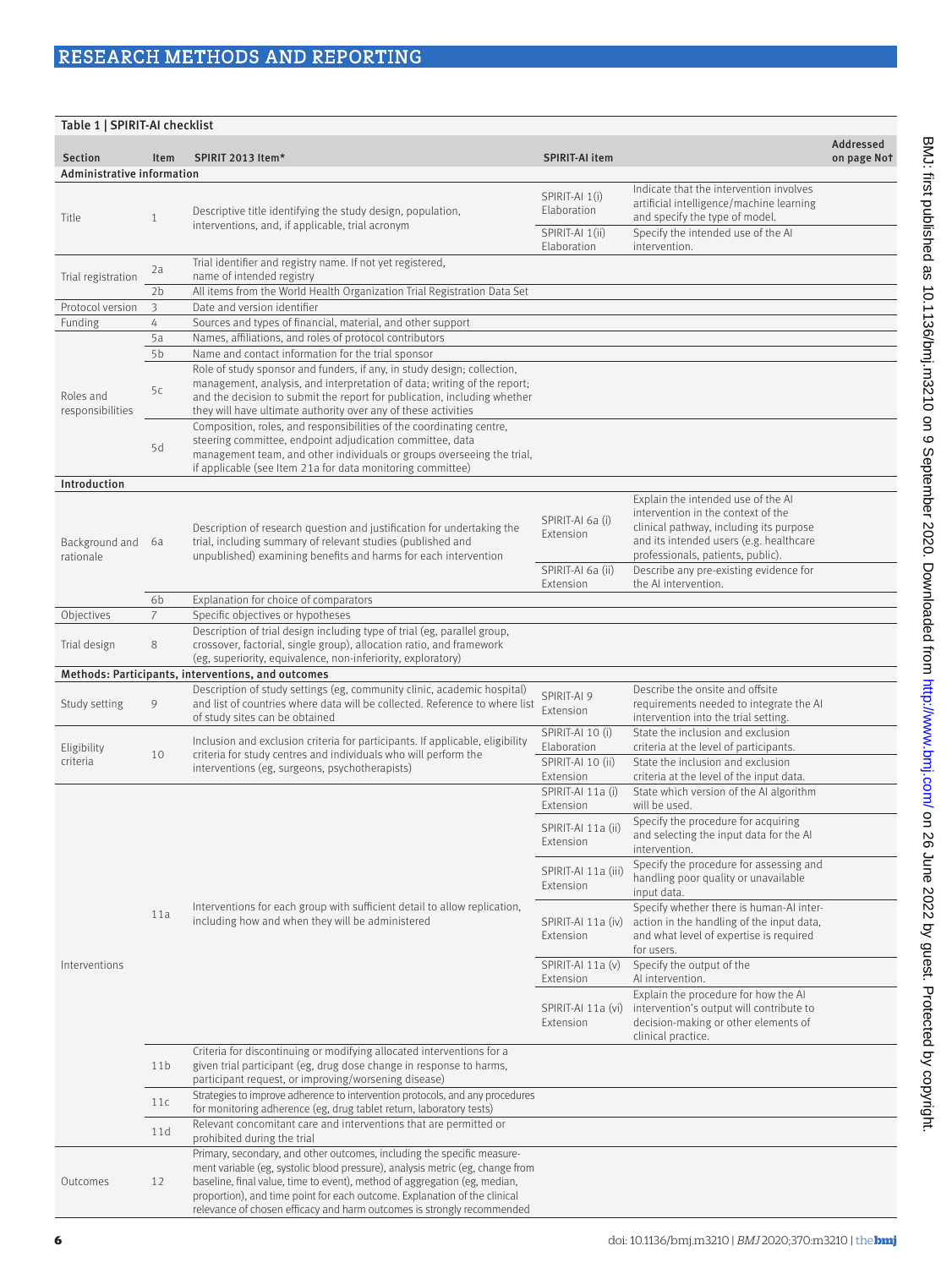| Table 1   Continued                    |                 |                                                                                                                                                                                                                                                                                                                                                                                                                             |                           |                                                                                                                      |                          |
|----------------------------------------|-----------------|-----------------------------------------------------------------------------------------------------------------------------------------------------------------------------------------------------------------------------------------------------------------------------------------------------------------------------------------------------------------------------------------------------------------------------|---------------------------|----------------------------------------------------------------------------------------------------------------------|--------------------------|
| <b>Section</b>                         | Item            | SPIRIT 2013 Item*                                                                                                                                                                                                                                                                                                                                                                                                           | <b>SPIRIT-AI item</b>     |                                                                                                                      | Addressed<br>on page Not |
| Participant<br>timeline                | 13              | Time schedule of enrolment, interventions (including any run-ins and<br>washouts), assessments, and visits for participants. A schematic<br>diagram is highly recommended (see fig 1)                                                                                                                                                                                                                                       |                           |                                                                                                                      |                          |
| Sample size                            | 14              | Estimated number of participants needed to achieve study objectives<br>and how it was determined, including clinical and statistical<br>assumptions supporting any sample size calculations                                                                                                                                                                                                                                 |                           |                                                                                                                      |                          |
| Recruitment                            | 15              | Strategies for achieving adequate participant enrolment<br>to reach target sample size                                                                                                                                                                                                                                                                                                                                      |                           |                                                                                                                      |                          |
|                                        |                 | Methods: Assignment of interventions (for controlled trials)                                                                                                                                                                                                                                                                                                                                                                |                           |                                                                                                                      |                          |
| Sequence<br>generation                 | 16A             | Method of generating the allocation sequence (eg, computer-generated<br>random numbers), and list of any factors for stratification. To reduce<br>predictability of a random sequence, details of any planned restriction<br>(eg, blocking) should be provided in a separate document that is<br>unavailable to those who enrol participants or assign interventions                                                        |                           |                                                                                                                      |                          |
| Allocation<br>concealment<br>mechanism | 16 <sub>b</sub> | Mechanism of implementing the allocation sequence (eg, central telephone;<br>sequentially numbered, opaque, sealed envelopes), describing any<br>steps to conceal the sequence until interventions are assigned                                                                                                                                                                                                             |                           |                                                                                                                      |                          |
| Implementation                         | 16c             | Who will generate the allocation sequence, who will enrol participants,<br>and who will assign participants to interventions                                                                                                                                                                                                                                                                                                |                           |                                                                                                                      |                          |
| <b>Blinding</b><br>(masking)           | 17a             | Who will be blinded after assignment to interventions (eg, trial participants,<br>care providers, outcome assessors, data analysts), and how                                                                                                                                                                                                                                                                                |                           |                                                                                                                      |                          |
|                                        | 17 <sub>b</sub> | If blinded, circumstances under which unblinding is permissible,<br>and procedure for revealing a participant's allocated<br>intervention during the trial                                                                                                                                                                                                                                                                  |                           |                                                                                                                      |                          |
|                                        |                 | Methods: Data collection, management, and analysis                                                                                                                                                                                                                                                                                                                                                                          |                           |                                                                                                                      |                          |
| Data collection<br>methods             | 18a             | Plans for assessment and collection of outcome, baseline, and other<br>trial data, including any related processes to promote data quality (eg.<br>duplicate measurements, training of assessors) and a description of<br>study instruments (eg, questionnaires, laboratory tests) along with their<br>reliability and validity, if known. Reference to where data collection<br>forms can be found, if not in the protocol |                           |                                                                                                                      |                          |
|                                        | 18 <sub>b</sub> | Plans to promote participant retention and complete follow-up,<br>including list of any outcome data to be collected for participants<br>who discontinue or deviate from intervention protocols                                                                                                                                                                                                                             |                           |                                                                                                                      |                          |
| Data<br>management                     | 19              | Plans for data entry, coding, security, and storage, including any related<br>processes to promote data quality (eg, double data entry; range checks<br>for data values). Reference to where details of data management<br>procedures can be found, if not in the protocol                                                                                                                                                  |                           |                                                                                                                      |                          |
|                                        | 20a             | Statistical methods for analysing primary and secondary outcomes.<br>Reference to where other details of the statistical analysis plan<br>can be found, if not in the protocol                                                                                                                                                                                                                                              |                           |                                                                                                                      |                          |
| Statistical<br>methods                 | 20 <sub>b</sub> | Methods for any additional analyses<br>(eg, subgroup and adjusted analyses)                                                                                                                                                                                                                                                                                                                                                 |                           |                                                                                                                      |                          |
|                                        | 20c             | Definition of analysis population relating to protocol non-adherence (eg,<br>as randomised analysis), and any statistical methods to handle missing<br>data (eg, multiple imputation)                                                                                                                                                                                                                                       |                           |                                                                                                                      |                          |
| <b>Methods: Monitoring</b>             |                 |                                                                                                                                                                                                                                                                                                                                                                                                                             |                           |                                                                                                                      |                          |
| Data<br>monitoring                     | 21a             | Composition of data monitoring committee (DMC); summary of its role<br>and reporting structure; statement of whether it is independent from the<br>sponsor and competing interests; and reference to where further details<br>about its charter can be found, if not in the protocol. Alternatively, an<br>explanation of why a DMC is not needed                                                                           |                           |                                                                                                                      |                          |
|                                        | 21 <sub>b</sub> | Description of any interim analyses and stopping guidelines, including<br>who will have access to these interim results and make the final<br>decision to terminate the trial                                                                                                                                                                                                                                               |                           |                                                                                                                      |                          |
| Harms                                  | 22              | Plans for collecting, assessing, reporting, and managing solicited and<br>spontaneously reported adverse events and other unintended<br>effects of trial interventions or trial conduct                                                                                                                                                                                                                                     | SPIRIT-AI 22<br>Extension | Specify any plans to identify and<br>analyse performance errors. If there are<br>no plans for this, justify why not. |                          |
| Auditing                               | 23              | Frequency and procedures for auditing trial conduct, if any, and whether<br>the process will be independent from investigators and the sponsor                                                                                                                                                                                                                                                                              |                           |                                                                                                                      |                          |
| <b>Ethics and dissemination</b>        |                 |                                                                                                                                                                                                                                                                                                                                                                                                                             |                           |                                                                                                                      |                          |
| Research<br>ethics approval            | 24              | Plans for seeking research ethics committee/institutional review board<br>(REC/IRB) approval                                                                                                                                                                                                                                                                                                                                |                           |                                                                                                                      |                          |
| Protocol<br>amendments                 | 25              | Plans for communicating important protocol modifications (eg, changes<br>to eligibility criteria, outcomes, analyses) to relevant parties (eg, investigators,<br>REC/IRBs, trial participants, trial registries, journals, regulators)                                                                                                                                                                                      |                           |                                                                                                                      |                          |
| Consent or<br>ascent                   | 26a             | Who will obtain informed consent or assent from potential trial<br>participants or authorised surrogates, and how (see Item 32)                                                                                                                                                                                                                                                                                             |                           |                                                                                                                      |                          |
|                                        | 26b             | Additional consent provisions for collection and use of participant data<br>and biological specimens in ancillary studies, if applicable                                                                                                                                                                                                                                                                                    |                           |                                                                                                                      |                          |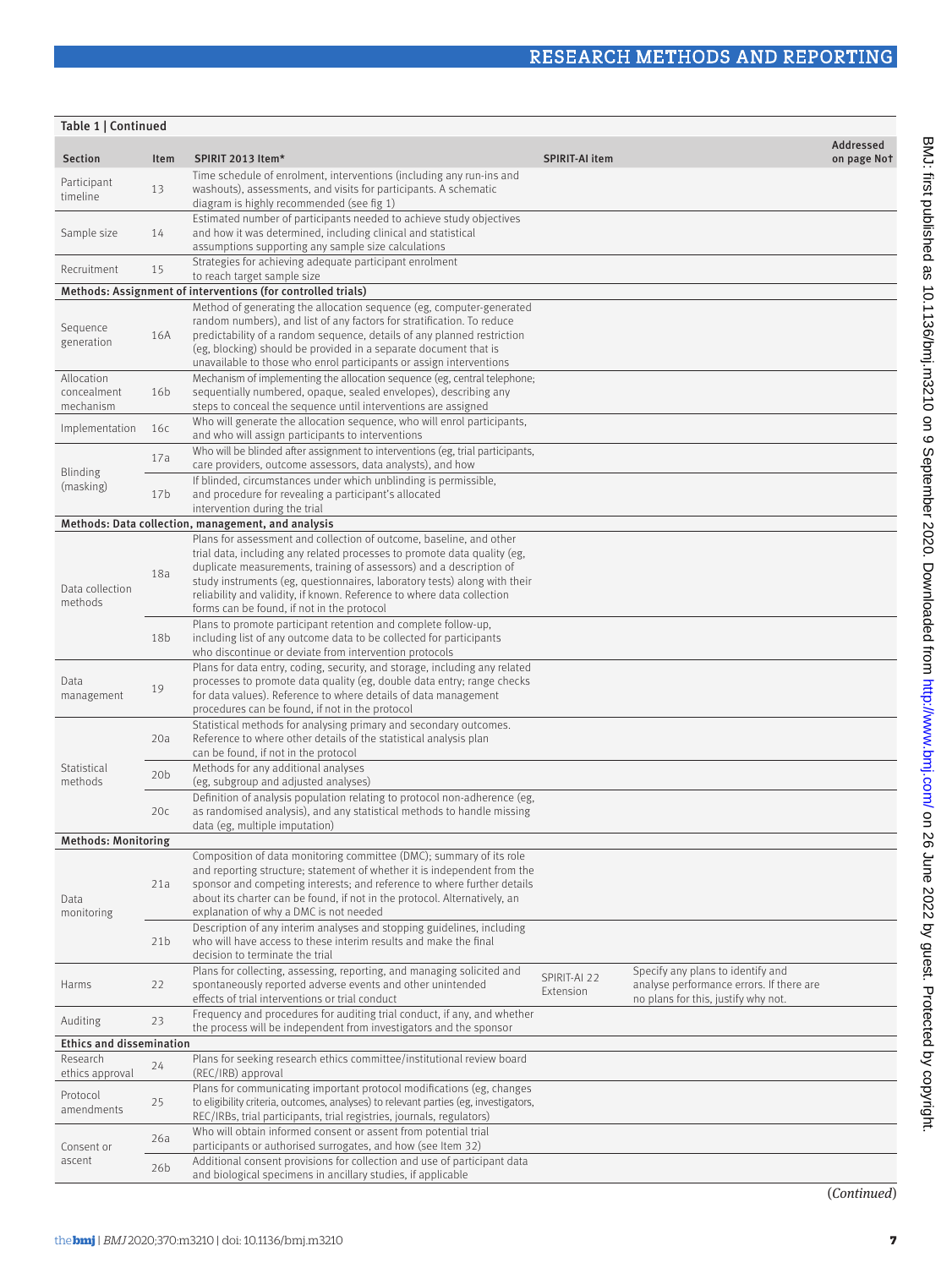| Table 1   Continued              |             |                                                                                                                                                                                                                                                                                              |                           |                                                                                                                                     |                          |  |  |
|----------------------------------|-------------|----------------------------------------------------------------------------------------------------------------------------------------------------------------------------------------------------------------------------------------------------------------------------------------------|---------------------------|-------------------------------------------------------------------------------------------------------------------------------------|--------------------------|--|--|
| <b>Section</b>                   | <b>Item</b> | SPIRIT 2013 Item*                                                                                                                                                                                                                                                                            | <b>SPIRIT-AI item</b>     |                                                                                                                                     | Addressed<br>on page Not |  |  |
| Confidentiality                  | 27          | How personal information about potential and enrolled participants will<br>be collected, shared, and maintained in order to protect confidentiality<br>before, during, and after the trial                                                                                                   |                           |                                                                                                                                     |                          |  |  |
| Declaration of<br>interests      | 28          | Financial and other competing interests for principal investigators for<br>the overall trial and each study site                                                                                                                                                                             |                           |                                                                                                                                     |                          |  |  |
| Access to data                   | 29          | Statement of who will have access to the final trial dataset.<br>and disclosure of contractual agreements that limit<br>such access for investigators                                                                                                                                        | SPIRIT-AI 29<br>Extension | State whether and how the AI<br>intervention and/or its code can be<br>accessed, including any restrictions to<br>access or re-use. |                          |  |  |
| Ancillary and<br>post-trial care | 30          | Provisions, if any, for ancillary and post-trial care, and for compensation<br>to those who suffer harm from trial participation                                                                                                                                                             |                           |                                                                                                                                     |                          |  |  |
| Dissemination<br>policy          | 31a         | Plans for investigators and sponsor to communicate trial results to<br>participants, healthcare professionals, the public, and other relevant<br>groups (eg, via publication, reporting in results databases, or other data<br>sharing arrangements), including any publication restrictions |                           |                                                                                                                                     |                          |  |  |
|                                  | 31b         | Authorship eligibility guidelines and any intended use of professional<br>writers                                                                                                                                                                                                            |                           |                                                                                                                                     |                          |  |  |
|                                  | 31c         | Plans, if any, for granting public access to the full protocol,<br>participant-level dataset, and statistical code                                                                                                                                                                           |                           |                                                                                                                                     |                          |  |  |
| Appendices                       |             |                                                                                                                                                                                                                                                                                              |                           |                                                                                                                                     |                          |  |  |
| Informed consent<br>materials    | 32          | Model consent form and other related documentation<br>given to participants and authorised surrogates                                                                                                                                                                                        |                           |                                                                                                                                     |                          |  |  |
| Biological<br>specimens          | 33          | Plans for collection, laboratory evaluation, and storage of biological<br>specimens for genetic or molecular analysis in the current trial and for<br>future use in ancillary studies, if applicable                                                                                         |                           |                                                                                                                                     |                          |  |  |
| .                                |             | <u> 1910 - 1910 - 1920 - 1920 - 1920 - 1930 - 1940 - 1950 - 1950 - 1950 - 1950 - 1950 - 1950 - 1950 - 1950 - 1950 - 1950 - 1950 - 1950 - 1950 - 1950 - 1950 - 1950 - 1950 - 1950 - 1950 - 1950 - 1950 - 1950 - 1950 - 1950 - 195</u>                                                         |                           | <b>Contract Contract</b>                                                                                                            |                          |  |  |

\*It is strongly recommended that this checklist be read in conjunction with the SPIRIT 2013 Explanation and Elaboration for important clarification on the items. †Indicates page numbers to be completed by authors during protocol development.

> approach and carry ethical implications, particularly in the event of harm. $43,44$  For example, it may become unclear whether an error case occurred due to human deviation from the instructed procedure or if it was an error made by the AI system.

## SPIRIT-AI 11a (v) Extension: Specify the output of the AI intervention.

*Explanation:* The output of the AI intervention should be clearly defined in the protocol. For example, an AI system may output a diagnostic classification or probability, a recommended action, an alarm alerting to an event, an instigated action in a closed loop system (such as titration of drug infusions), or other. The nature of the AI intervention's output has direct implications on its usability and how it may lead to downstream actions and outcomes.

## SPIRIT-AI 11a (vi) Extension: Explain the procedure for how the AI intervention's outputs will contribute to decision-making or other elements of clinical practice.

*Explanation:* Since health outcomes may also critically depend on how humans interact with the AI intervention, the trial protocol should explain how the outputs of the AI system are used to contribute to decision-making or other elements of clinical practice. This should include adequate description of downstream interventions which can impact outcomes. As with SPIRIT-AI 11a (iv), any elements of human-AI interaction on the outputs should be described in detail. Including the level of expertise required to understand the outputs and any training/instructions provided for this purpose. For example, a skin cancer detection system that produces a percentage likelihood

as output should be accompanied by an explanation of how this output should be interpreted and acted on by the user, specifying both the intended pathways (such as skin lesion excision if the diagnosis is positive) and the thresholds for entry to these pathways (such as skin lesion excision if the diagnosis is positive and the probability is >80%). The information produced by comparator interventions should be similarly described, alongside an explanation of how such information was used to arrive at clinical decisions for patient management, where relevant.

## Monitoring

## SPIRIT-AI 22 Extension: Specify any plans to identify and analyse performance errors. If there are no plans for this, explain why not.

*Explanation:* Reporting performance errors and failure case analysis is especially important for AI interventions. AI systems can make errors which may be hard to foresee but which, if allowed to be deployed at scale, could have catastrophic consequences.<sup>45</sup> Therefore, identifying cases of error and defining risk mitigation strategies are important for informing when the intervention can be safely implemented and for which populations. The protocol should specify whether there are any plans to analyse performance errors. If there are no plans for this, a justification should be included in the protocol.

## Ethics and dissemination

## SPIRIT-AI 29 Extension: State whether and how the AI intervention and/or its code can be accessed, including any restrictions to access or re-use.

*Explanation:* The protocol should make clear whether and how the AI intervention and/or its code can be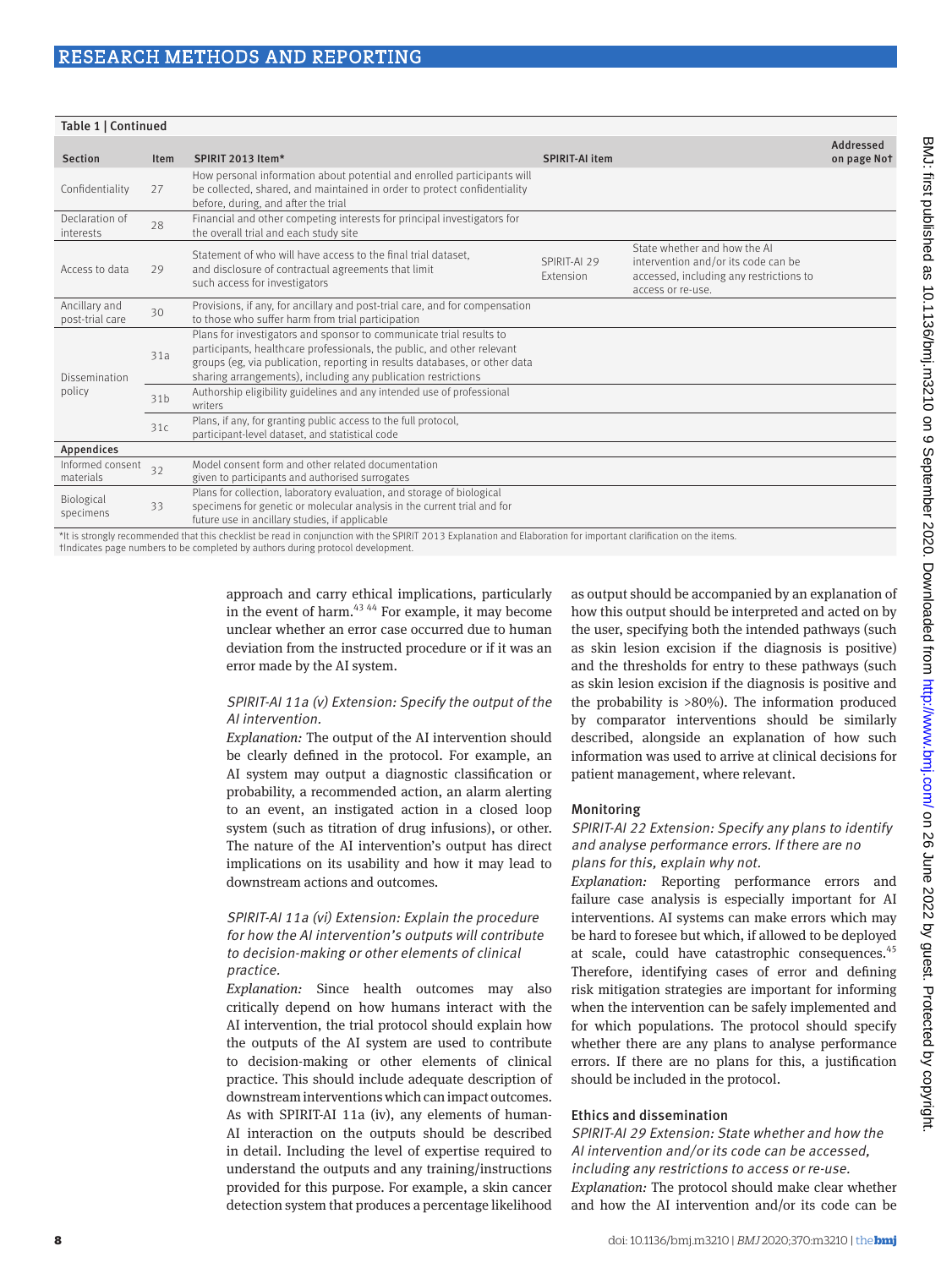

SPIRIT 13 (core SPIRIT item): Time schedule of enrolmnent, interventions (including any run-ins and washouts), assessments, and visits for participants. A schematic diagram is highly recommended

Fig 1 | CONSORT 2010 flow diagram - adapted for AI clinical trials

accessed or re-used. This should include details regarding the license and any restrictions to access.

## **Discussion**

The SPIRIT-AI extension provides international consensus-based guidance on AI-specific information that should be reported in clinical trial protocols alongside SPIRIT 2013 and other relevant SPIRIT extensions.<sup>4 46</sup> It comprises 15 items: three elaborations to the existing SPIRIT 2013 guidance in the context of AI trials and 12 new extensions. The guidance does not aim to be prescriptive regarding the methodological approach to AI trials; rather it aims to promote transparency in reporting the design and methods of a clinical trial to facilitate understanding, interpretation, and peer review.

A number of extension items relate to the intervention (items 11(i-vi)), its setting (item 9), and intended role (item 6a (i)). Specific recommendations were made pertinent to AI systems relating to algorithm version, input and output data, integration into trial settings, expertise of the users, and protocol for acting on the AI system's recommendations. It was agreed that these details are critical for independent evaluation of the study protocol. Journal editors reported that, despite

the importance of these items, they are currently often missing from trial protocols and reports at the time of submission for publication, providing further weight to their inclusion as specifically listed extension items.

A recurrent focus of the Delphi comments and consensus group discussion was around safety of AI systems. This is in recognition that these systems, unlike other health interventions, can unpredictably yield errors which are not easily detectable or explainable by human judgment. For example, changes to medical imaging which are invisible, or appear random, to the human eye may change the likelihood of the resultant diagnostic output entirely.47 48 The concern is, given the theoretical ease at which AI systems could be deployed at scale, any unintended harmful consequences could be catastrophic. Two extension items were added to address this. SPIRIT-AI item 6a (ii) requires specification of the prior level of evidence for validation of the AI intervention. SPIRIT-AI item 22 requires specification of any plans to analyse performance errors, to emphasise the importance of anticipating systematic errors made by the algorithm and their consequences.

One topic which was raised in the Delphi survey responses and consensus meeting, which is not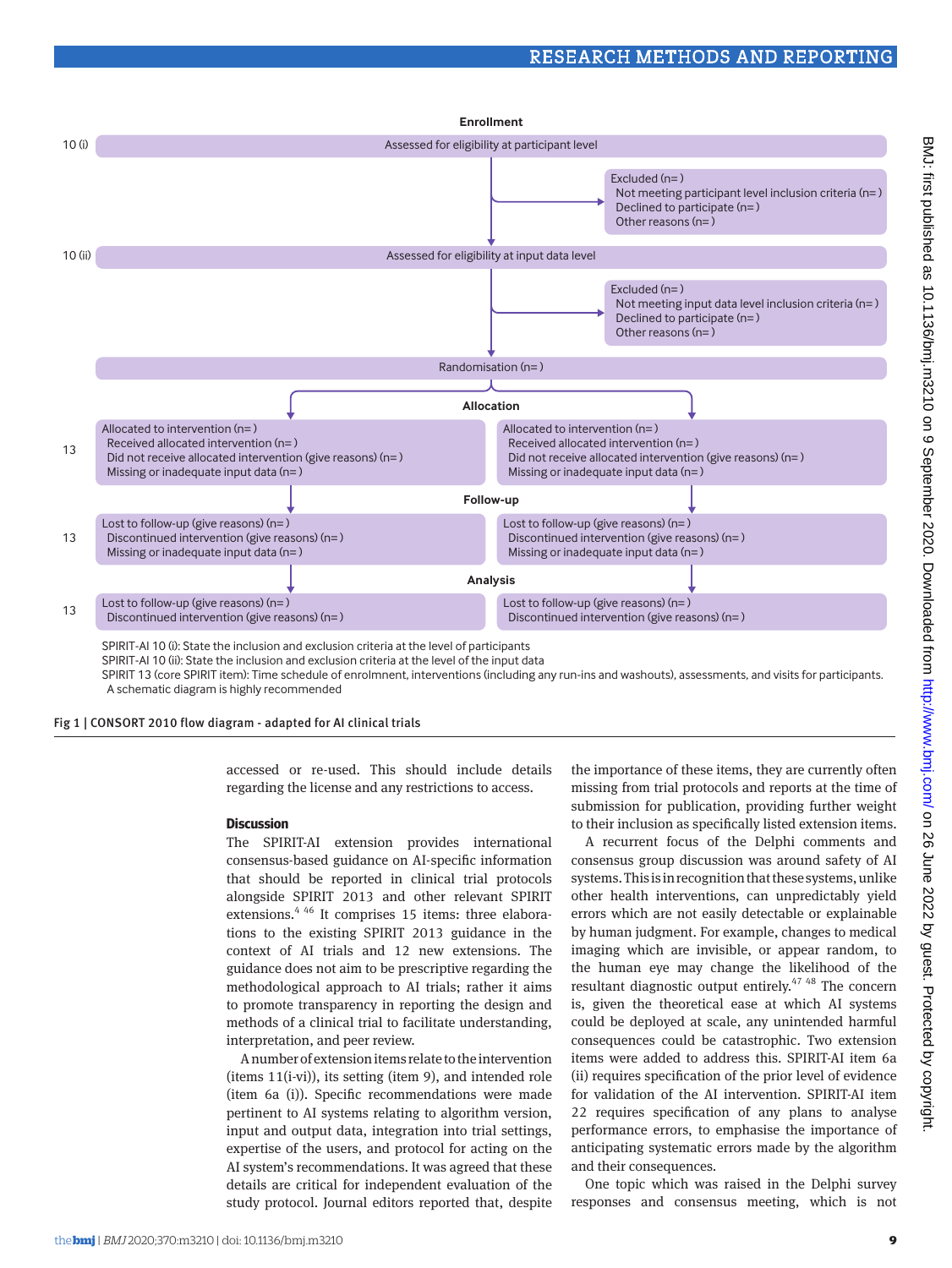included in the final guidelines, is "continuously evolving" AI systems (also known as "continuously adapting" or "continuously learning"). These are AI systems with the ability to continuously train on new data, which may cause changes in performance over time. The group noted that, while of interest, this field is relatively early in its development without tangible examples in healthcare applications, and that it would not be appropriate for it to be addressed by SPIRIT-AI at this stage.49 This topic will be monitored and revisited in future iterations of SPIRIT-AI. It is worth noting that incremental software changes, whether continuous or iterative, intentional or unintentional, could have serious consequences on safety performance after deployment. It is therefore of vital importance that such changes are documented and identified by software version and a robust post-deployment surveillance plan is in place.

This study is set in the current context of AI in health; therefore, several limitations should be noted. First, at the time of SPIRIT-AI development there were only seven published trials and no published trial protocols in the field of AI for healthcare. Thus, the discussion and decisions made during the development of SPIRIT-AI are not always supported by existing real-world examples. This arises from our stated aim to address the issues of poor protocol development in this field as early as possible, recognising the strong drivers in the field and the specific challenges of study design and reporting for AI. As the science and study of AI evolves, we welcome collaboration with investigators to co-evolve these reporting standards to ensure their continued relevance. Second, the literature search of AI RCTs used terminology such as "artificial intelligence," "machine learning," and "deep learning" but not terms such as "clinical decision support systems" and "expert systems," which were more commonly used in the 1990s for technologies underpinned by AI systems and share similar risks with recent examples.<sup>50</sup> It is likely that such systems, if published today, would be indexed under "AI" or "machine learning"; however, clinical decision support systems were not actively discussed during this consensus process. Third, the initial candidate items list was generated by a relatively small group of experts consisting of steering group members and additional international experts. However, additional items from the wider Delphi group were taken forward for consideration by the consensus group, and no new items were suggested during the consensus meeting or post-meeting evaluation.

As with the SPIRIT statement, the SPIRIT-AI extension is intended as a minimum reporting guidance, and there are additional AI-specific considerations for trial protocols which may warrant consideration (see appendix, page 2: supplementary table 2). This extension is particularly aimed at investigators planning or conducting clinical trials; however, it may also serve as useful guidance for developers of AI interventions in earlier validation stages of an AI system. Investigators seeking to report

studies developing and validating the diagnostic and predictive properties of AI models should refer to TRIPOD-ML (Transparent Reporting of a Multivariable Prediction Model for Individual Prognosis or Diagnosis - Machine Learning) $^{24}$  and STARD-AI (Standards for Reporting Diagnostic accuracy studies - Artificial Intelligence), $51$  both of which are currently under development. Other potentially relevant guidelines are registered with the EQUATOR network which are agnostic to study design.<sup>52</sup> The SPIRIT-AI extension is expected to encourage careful early planning of AI interventions for clinical trials, and this, in conjunction with CONSORT-AI, should help to improve the quality of trials for AI interventions.

There is widespread recognition that AI is a rapidly evolving field and there will be the need to update SPIRIT-AI as the technology, and newer applications for it, develop. Currently, most applications of AI/ ML involve disease detection, diagnosis, and triage, and this is likely to have influenced the nature and prioritisation of items within SPIRIT-AI. As wider applications that utilise "AI as therapy" emerge, it will be important to re-evaluate SPIRIT-AI in the light of such studies. Additionally, advances in computational techniques and the ability to integrate them into clinical workflows will bring new opportunities for innovation that benefits patients. However, they may be accompanied by new challenges of study design and reporting to ensure transparency, minimise potential biases and ensure that the findings of such a study are trustworthy and the extent to which they may be generalisable. The SPIRIT-AI and CONSORT-AI Steering Group will continue to monitor the need for updates.

## Author affiliations

1 Centre for Patient Reported Outcome Research, Institute of Applied Health Research, University of Birmingham, Birmingham, UK. <sup>2</sup> Birmingham Health Partners Centre for Regulatory Science and Innovation, University of Birmingham, Birmingham, UK <sup>3</sup> Academic Unit of Ophthalmology, Institute of Inflammation and Ageing, College of Medical and Dental Sciences, University of Birmingham, UK

4 Department of Ophthalmology, University Hospitals Birmingham NHS Foundation Trust, Birmingham, UK

<sup>5</sup> Moorfields Eye Hospital NHS Foundation Trust, London, UK 6 Health Data Research UK, London, UK

<sup>7</sup> Department of Medicine, Women's College Research Institute, Women's College Hospital, University of Toronto, Ontario, Canada 8 National Institute of Health Research Biomedical Research Centre for Ophthalmology, Moorfields Hospital London NHS Foundation

Trust and University College London, Institute of Ophthalmology, London, UK

<sup>9</sup>National Institute of Health Research Surgical Reconstruction and Microbiology Centre, University of Birmingham and University Hospitals Birmingham NHS Foundation Trust, Birmingham, UK

<sup>10</sup>National Institute of Health Research Birmingham Biomedical Research Centre, University of Birmingham and University Hospitals Birmingham NHS Foundation Trust, Birmingham, UK

<sup>11</sup>National Institute of Health Research Applied Research Collaborative West Midlands, Birmingham, UK

<sup>12</sup>Institute of Global Health Innovation, Imperial College London, London, UK

13 Patient Safety Translational Research Centre, Imperial College London, London, UK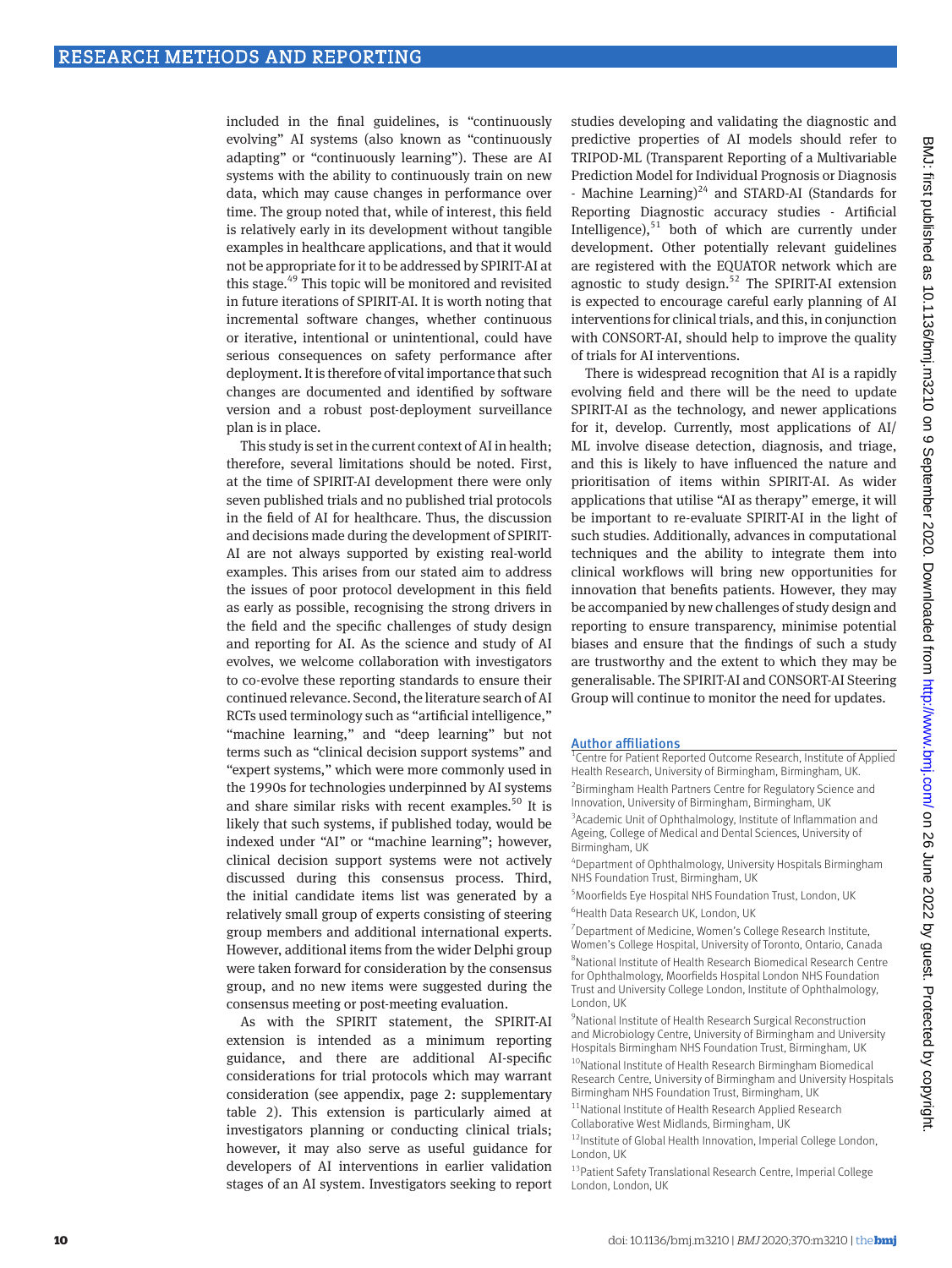<sup>14</sup> Harvard T.H. Chan School of Public Health, Boston, MA, USA

<sup>15</sup>Centre for Statistics in Medicine, University of Oxford, Oxford, UK <sup>16</sup>Institute of Applied Health Research, University of Birmingham, Birmingham, UK

<sup>17</sup>Food and Drug Administration, Maryland, USA

<sup>18</sup>Patient Representative

19 Salesforce Research, San Francisco, CA, USA

<sup>20</sup>Department of Ophthalmology, Cantonal Hospital Lucerne, Lucerne, Switzerland

<sup>21</sup>British Medical Journal, London, UK

<sup>22</sup>JAMA (Journal of the American Medical Association), Chicago, IL,  $IISA$ 

<sup>23</sup> Hardian Health, London, UK

<sup>24</sup>New England Journal of Medicine, Massachusetts, USA

<sup>25</sup> Department of Statistics and Nuffield Department of Medicine, University of Oxford, Oxford, UK

26Alan Turing Institute, London, UK

<sup>27</sup>The National Institute for Health and Care Excellence (NICE), London, UK

<sup>28</sup>Google Health, London, UK

 $^{29}$ Department of Ophthalmology, University of Washington, Seattle, Washington, USA

<sup>30</sup>AstraZeneca Ltd, Cambridge, UK

<sup>31</sup>The Hospital for Sick Children, Toronto, Canada

<sup>32</sup>Centre for Journalology, Clinical Epidemiology Program, Ottawa Hospital Research Institute, Ottawa, Canada

<sup>33</sup>School of Epidemiology and Public Health, University of Ottawa, Ottawa, Canada

<sup>34</sup>Nature Research, New York, NY, USA

<sup>35</sup> Annals of Internal Medicine, Philadelphia, PA, USA

<sup>36</sup>Australian Institute for Machine Learning, North Terrace, Adelaide, Australia

<sup>37</sup>National Institutes of Health, Maryland, USA

<sup>38</sup> Medicines and Healthcare products Regulatory Agency, London, UK

<sup>39</sup>Medical Research Council, London, UK

40PinPoint Data Science, Leeds, UK

41The Lancet Group, London, UK

42University of Warwick, Coventry, UK

43 University of Manchester, Manchester, UK

#### The SPIRIT-AI and CONSORT-AI Working Group:

Samantha Cruz Rivera, <sup>1,2</sup> Xiaoxuan Liu,<sup>2,3,4,5,6</sup> An-Wen Chan,<sup>7</sup><br>Alastair K Denniston, <sup>1,2,3,4,5,8</sup> Melanie J Calvert, <sup>1,2,6,9,10,11</sup> Hutan Ashrafian,<sup>12,13</sup> Andrew L Beam,<sup>14</sup> Gary S Collins,<sup>15</sup> Ara Darzi,<sup>12,13</sup> Jonathan J Deeks, <sup>10,16</sup> M Khair ElZarrad, <sup>17</sup> Cyrus Espinoza, <sup>18</sup> Andre Esteva,<sup>19</sup> Livia Faes,<sup>4,20</sup> Lavinia Ferrante di Ruffano,<sup>12</sup> John Fletcher,<sup>21</sup> Robert Golub,<sup>22</sup> Hugh Harvey,<sup>23</sup> Charlotte Haug,<sup>24</sup> Christopher Holmes,<sup>25,26</sup> Adrian Jonas,<sup>27</sup> Pearse A Keane,<sup>8</sup><br>Christopher J Kelly,<sup>28</sup> Aaron Y Lee,<sup>29</sup> Cecilia S Lee,<sup>29</sup> Elaine Manna,<sup>18</sup> James Matcham,<sup>30</sup> Melissa McCradden,<sup>31</sup> David Moher,<sup>32,33</sup> Joao Monteiro,<sup>34</sup> Cynthia Mulrow,<sup>35</sup> Luke Oakden-Rayner,<sup>36</sup> Dina Paltoo,<sup>37</sup> Maria Beatrice Panico,<sup>38</sup> Gary Price,<sup>18</sup> Samuel Rowley,<sup>39</sup> Richard Savage,<sup>40</sup> Rupa Sarkar,<sup>41</sup> Sebastian J Vollmer,<sup>26,42</sup> Christopher Yau,<sup>26,43</sup>

*Delphi study participants:* Aaron Y. Lee (Department of Ophthalmology, University of Washington, Seattle, WA, USA), Adrian Jonas (The National Institute for Health and Care Excellence (NICE), London, UK), Alastair K. Denniston (Academic Unit of Ophthalmology, Institute of Inflammation and Ageing, University of Birmingham, Birmingham, UK; University Hospitals Birmingham NHS Foundation Trust, Birmingham, UK; Health Data Research UK, London, UK; Centre for Patient Reported Outcomes Research, Institute of Applied Health Research, University of Birmingham, Birmingham, UK; National Institute of Health Research Biomedical Research Centre for Ophthalmology, Moorfields Hospital London NHS Foundation Trust and University College London, Institute of Ophthalmology, London, UK; Birmingham Health Partners Centre for Regulatory Science and Innovation, University of Birmingham, Birmingham, UK), Andre Esteva (Salesforce Research, San Francisco, CA, USA), Andrew Beam (Harvard T.H. Chan School of Public Health, Boston, MA, USA), Andrew Goddard (Royal College of Physicians, London, UK), Anna Koroleva (Universite Paris-Saclay, Orsay, France and Academic Medical Center, University of Amsterdam, Amsterdam, the Netherlands), Annabelle Cumyn (Department of Medicine, Université de Sherbrooke, Quebec, Canada), Anuj Pareek (Center for Artificial Intelligence in Medicine & Imaging, Stanford University, CA, USA), An-Wen Chan (Department of Medicine, Women's College Research Institute, Women's College Hospital, University of Toronto, Ontario, Canada), Ari Ercole (University of Cambridge, Cambridge, UK), Balaraman Ravindran (Indian Institute of Technology Madras, Chennai, India), Bu'Hassain Hayee (King's College Hospital NHS Foundation Trust, London, UK), Camilla Fleetcroft (Medicines and Healthcare products Regulatory Agency, London, UK), Cecilia Lee (Department of Ophthalmology, University of Washington, Seattle, WA, USA), Charles Onu (Mila - the Québec AI Institute, McGill University and Ubenwa Health, Montreal, Canada), Christopher Holmes (Alan Turing Institute, London, UK), Christopher Kelly (Google Health, London, UK), Christopher Yau (University of Manchester, Manchester, UK; Alan Turing Institute, London, UK), Cynthia D. Mulrow (Annals of Internal Medicine, Philadelphia, PA, USA), Constantine Gatsonis (Brown University, Providence, RI, USA), Cyrus Espinoza (Patient Partner, Birmingham, UK), Daniela Ferrara (Tufts University, Medford, MA, USA), David Moher (Centre for Journalology, Clinical Epidemiology Program, Ottawa Hospital Research Institute, Ottawa, Canada), David Watson (Green Templeton College, University of Oxford, Oxford, UK), David Westhead (School of Molecular and Cellular Biology, University of Leeds, Leeds, UK), Deborah Morrison (National Institute for Health and Care Excellence (NICE), London, UK), Dominic Danks (Institute of Cancer and Genomic Sciences, University of Birmingham, Birmingham, UK and The Alan Turing Institute, London, UK), Dun Jack Fu (Moorfields Hospital London NHS Foundation Trust, London, UK), Elaine Manna (Patient Partner, London, UK), Eric Rubin (New England Journal of Medicine, Boston, MA, USA), Ewout Steyerberg (Leiden University Medical Centre and Erasmus MC, Rotterdam, the Netherlands), Fiona Gilbert (University of Cambridge and Addenbrooke's Hospital, Cambridge, Cambridge, UK), Frank E Harrell Jr, (Department of Biostatistics, Vanderbilt University School of Medicine, Nashville, TN, USA), Gary Collins (Centre for Statistics in Medicine, University of Oxford, Oxford, UK), Gary Price (Patient Partner, Centre for Patient Reported Outcome Research, Institute of Applied Health Research, University of Birmingham, Birmingham, UK), Giovanni Montesano (City, University of London - Optometry and Visual Sciences, London, UK; NIHR Biomedical Research Centre, Moorfields Eye Hospital NHS Foundation Trust and UCL Institute of Ophthalmology, London, UK), Hannah Murfet (Microsoft Research Ltd, Cambridge, UK), Heather Mattie (Harvard T.H. Chan School of Public Health, Harvard University, Boston, MA, USA), Henry Hoffman (Ada Health GmbH, Berlin, Germany), Hugh Harvey (Hardian Health, London, UK), Ibrahim Habli (Department of Computer Science, University of York, York, UK), Immaculate Motsi-Omoijiade (Business School, University of Birmingham, Birmingham, UK), Indra Joshi (Artificial Intelligence Unit, National Health Service X (NHSX), UK), Issac S. Kohane (Harvard University, Boston, MA, USA), Jeremie F. Cohen (Necker Hospital for Sick Children, Université de Paris, CRESS, INSERM, Paris, France), Javier Carmona (Nature Research, New York, NY, USA), Jeffrey Drazen (New England Journal of Medicine, MA, USA), Jessica Morley (Digital Ethics Laboratory, University of Oxford, Oxford, UK), Joanne Holden (National Institute for Health and Care Excellence (NICE), Manchester, UK), Joao Monteiro (Nature Research, New York, NY, USA), Joseph R. Ledsam (DeepMind Technologies, London, UK), Karen Yeung (Birmingham Law School, University of Birmingham, Birmingham, UK), Karla Diaz Ordaz (London School of Hygiene and Tropical Medicine and Alan Turing Institute, London, UK), Katherine McAllister (Health and Social Care Data and Analytics, National Institute for Health and Care Excellence (NICE), London, UK), Lavinia Ferrante di Ruffano (Institute of Applied Health Research,University of Birmingham, Birmingham, UK), Les Irwing (Sydney School of Public Health, University of Sydney, Sydney, Australia), Livia Faes (Medical Retina Department, Moorfields Eye Hospital NHS Foundation Trust, London, UK and Eye Clinic, Cantonal Hospital of Lucerne, Lucerne, Switzerland), Luke Oakden-Rayner (Australian Institute for Machine Learning, North Terrace, Adelaide, Australia), Marcus Ong (Spectra Analytics, London, UK), Mark Kelson (The Alan Turing Institute, London, UK and University of Exeter, Exeter, UK), Mark Ratnarajah (C2-AI, Cambridge, UK), Martin Landray (Nuffield Department of Population Health, University of Oxford, Oxford, UK), Masashi Misawa (Digestive Disease Center, Showa University, Northern Yokohama Hospital, Yokohama, Japan), Matthew Fenech (Ada Health GmbH, Berlin, Germany), Maurizio Vecchione (Intellectual Ventures, Bellevue,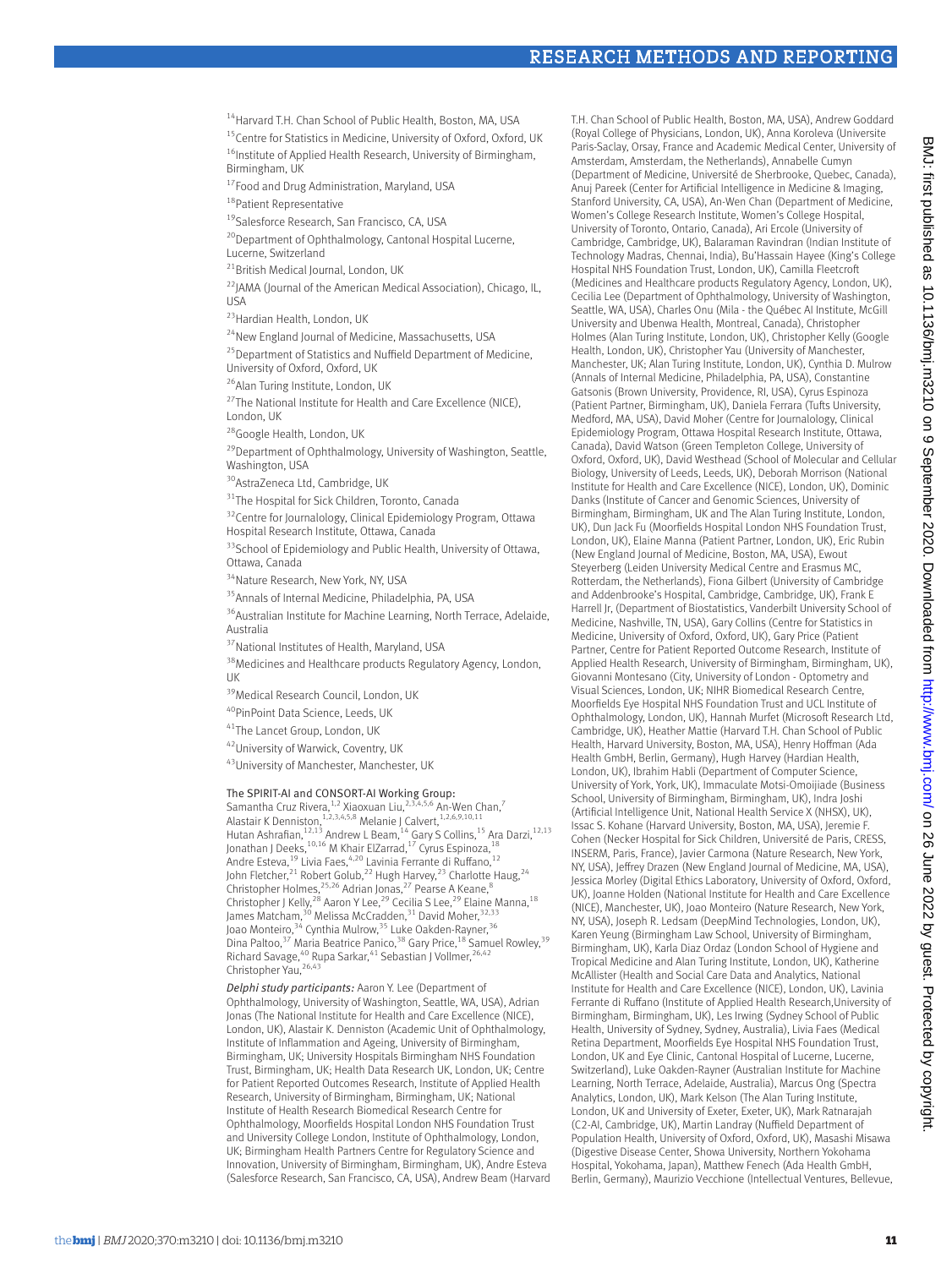WA, USA), Megan Wilson (Google Health, London, UK), Melanie J. Calvert (Centre for Patient Reported Outcomes Research, Institute of Applied Health Research, University of Birmingham, Birmingham, UK; National Institute of Health Research Surgical Reconstruction and Microbiology Centre, University of Birmingham and University Hospitals Birmingham NHS Foundation Trust, Birmingham, UK; National Institute of Health Research Applied Research Collaborative West Midlands; Birmingham Health Partners Centre for Regulatory Science and Innovation, University of Birmingham, Birmingham, UK), Michel Vaillant (Luxembourg Institute of Health, Luxembourg), Nico Riedel (Berlin Institute of Health, Berlin, Germany), Niel Ebenezer (Fight for Sight, London, UK), Omer F Ahmad (Wellcome/EPSRC Centre for Interventional & Surgical Sciences, University College London, London, UK), Patrick M. Bossuyt (Department of Clinical Epidemiology, Biostatistics and Bioinformatics, Amsterdam University Medical Centers, the Netherlands), Pep Pamies (Nature Research, London, UK), Philip Hines (European Medicines Agency (EMA), Amsterdam, the Netherlands), Po-Hsuan Cameron Chen (Google Health, Palo Alto, CA, USA), Robert Golub (Journal of the American Medical Association, The JAMA Network, Chicago, IL, USA), Robert Willans (National Institute for Health and Care Excellence (NICE), Manchester, UK), Roberto Salgado (Department of Pathology, GZA-ZNA Hospitals, Antwerp, Belgium and Division of Research, Peter Mac Callum Cancer Center, Melbourne, Australia), Ruby Bains (Gastrointestinal Diseases Department, Medtronic, UK), Rupa Sarkar (Lancet Digital Health, London, UK), Samuel Rowley (Medical Research Council (UKRI), London, UK), Sebastian Zeki (Department of Gastroenterology, Guy's and St Thomas' NHS Foundation Trust, London, UK), Siegfried Wagner (NIHR Biomedical Research Centre at Moorfields Eye Hospital and UCL Institute of Ophthalmology, London, UK), Steve Harries (Institutional Research Information Service, University College London, London, UK), Tessa Cook (Hospital of University of Pennsylvania, Pennsylvania, PA, USA), Trishan Panch (Wellframe, Boston, MA, USA), Will Navaie (Health Research Authority (HRA), London, UK), Wim Weber (British Medical Journal, London, UK), Xiaoxuan Liu (Academic Unit of Ophthalmology, Institute of Inflammation and Ageing, University of Birmingham, Birmingham, UK; University Hospitals Birmingham NHS Foundation Trust, Birmingham, UK; Health Data Research UK, London, UK; Birmingham Health Partners Centre for Regulatory Science and Innovation, University of Birmingham, Birmingham, UK; Moorfields Eye Hospital NHS Foundation Trust, London, UK), Yemisi Takwoingi (Institute of Applied Health Research, University of Birmingham, Birmingham, UK), Yuichi Mori (Digestive Disease Center, Showa University, Northern Yokohama Hospital, Yokohama, Japan), Yun Liu (Google Health, Palo Alto, CA, USA).

*Pilot study participants:* Andrew Marshall (Nature Research, New York, NY, USA), Anna Koroleva (Universite Paris-Saclay, Orsay, France and Academic Medical Center, University of Amsterdam, Amsterdam, the Netherlands), Annabelle Cumyn (Department of Medicine, Université de Sherbrooke, Quebec, Canada), Anna Goldenberg (SickKids Research Institute, Toronto, ON, Canada), Anuj Pareek (Center for Artificial Intelligence in Medicine & Imaging, Stanford University, CA, USA), Ari Ercole (University of Cambridge, Cambridge, UK), Ben Glocker (BioMedIA, Imperial College London, London, UK), Camilla Fleetcroft (Medicines and Healthcare products Regulatory Agency, London, UK), David Westhead (School of Molecular and Cellular Biology, University of Leeds, Leeds, UK), Eric Topol (Scripps Research Translational Institute, La Jolla, CA, USA), Frank E. Harrell Jr, (Department of Biostatistics, Vanderbilt University School of Medicine, Nashville, TN, USA), Hannah Murfet (Microsoft Research Ltd, Cambridge, UK), Ibarahim Habli (Department of Computer Science, University of York, York, UK), Jeremie F. Cohen (Necker Hospital for Sick Children, Université de Paris, CRESS, INSERM, Paris, France), Joanne Holden (National Institute for Health and Care Excellence (NICE), Manchester, UK), John Fletcher (British Medical Journal, London, UK), Joao Monteiro (Nature Research, New York, NY, USA), Joseph R. Ledsam (DeepMind Technologies, London, UK), Mark Ratnarajah (C2-AI, London, UK), Matthew Fenech (Ada Health GmbH, Berlin, Germany), Michel Vaillant (Luxembourg Institute of Health, Luxembourg), Omer F. Ahmad (Wellcome/EPSRC Centre for Interventional & Surgical Sciences, University College London, London, UK), Pep Pamies (Nature Research, London, UK), Po-Hsuan Cameron Chen (Google Health, Palo Alto, CA, USA), Robert Golub (Journal of the American Medical Association, The JAMA Network, Chicago, IL, USA), Roberto Salgado (Department of Pathology, GZA-ZNA Hospitals, Antwerp, Belgium and Division of Research, Peter Mac Callum Cancer Center, Melbourne, Australia), Rupa Sarkar (Lancet Digital Health, London, UK), Siegfried Wagner (NIHR Biomedical Research Centre at Moorfields Eye Hospital and UCL

Institute of Ophthalmology, London, UK), Suchi Saria (Johns Hopkins University, Baltimore, MD, USA), Tessa Cook (Hospital of University of Pennsylvania,Pennsylvania, PA, USA), Thomas Debray (University Medical Center Utrecht, Utrecht, the Netherlands), Tyler Berzin (Beth Israel Deaconess Medical Center and Harvard Medical School, Boston, MA, USA), Wanda Layman (Nature Research, New York, NY, USA), Wim Weber (British Medical Journal, London, UK), Yun Liu (Google Health, Palo Alto, CA, USA).

Additional contributions: Eliot Marston (University of Birmingham, Birmingham, UK) for providing strategic support. Charlotte Radovanovic (University Hospitals Birmingham NHS Foundation Trust, Birmingham, UK) and Anita Walker (University of Birmingham, Birmingham, UK) for administrative support.

Contributors: Concept and design: all authors. Acquisition, analysis and interpretation of data: all authors. Drafting of the manuscript: XL, SCR, AWC, DM, MJC and AKD. Obtained funding: AKD, MJC, CY, CH.

The SPIRIT-AI and CONSORT-AI Working Group gratefully acknowledge the contributions of the participants of the Delphi study and for providing feedback through final piloting of the checklist.

Support: MJC is a National Institute for Health Research (NIHR) Senior Investigator and receives funding from the NIHR Birmingham Biomedical Research Centre, the NIHR Surgical Reconstruction and Microbiology Research Centre and NIHR ARC West Midlands at the University of Birmingham and University Hospitals Birmingham NHS Foundation Trust, Health Data Research UK, Innovate UK (part of UK Research and Innovation), the Health Foundation, Macmillan Cancer Support, UCB Pharma. MK ElZarrad is supported by the US Food and Drug Administration (FDA). D Paltoo is supported in part by the Office of the Director at the National Library of Medicine (NLM), National Institutes of Health (NIH). MJC, AD and JJD are NIHR Senior Investigators. The views expressed in this article are those of the authors, Delphi participants, and stakeholder participants and may not represent the views of the broader stakeholder group or host institution, NIHR or the Department of Health and Social Care, or the NIH or FDA. DM is supported by a University of Ottawa Research Chair. AL Beam is supported by a National Institutes of Health (NIH) award 7K01HL141771-02. SJV receives funding from the Engineering and Physical Sciences Research Council, UK Research and Innovation (UKRI), Accenture, Warwick Impact Fund, Health Data Research UK and European Regional Development Fund. S Rowley is an employee for the Medical Research Council (UKRI).

Competing interests: MJC has received personal fees from Astellas, Takeda, Merck, Daiichi Sankyo, Glaukos, GlaxoSmithKline, and the Patient-Centered Outcomes Research Institute (PCORI) outside the submitted work. PA Keane is a consultant for DeepMind Technologies, Roche, Novartis, Apellis, and has received speaker fees or travel support from Bayer, Allergan, Topcon, and Heidelberg Engineering. CJ Kelly is an employee of Google LLC and owns Alphabet stock. A Esteva is an employee of Salesforce. CRM. R Savage is an employee of Pinpoint Science. JM was an employee of AstraZeneca PLC at the time of this study.

Funding: This work was funded by a Wellcome Trust Institutional Strategic Support Fund: Digital Health Pilot Grant, Research England (part of UK Research and Innovation), Health Data Research UK and the Alan Turing Institute. The study was sponsored by the University of Birmingham, UK. The study funders and sponsors had no role in the design and conduct of the study; collection, management, analysis, and interpretation of the data; preparation, review, or approval of the manuscript; or decision to submit the manuscript for publication.

Data availability: Data requests should be made to the corresponding author and release will be subject to consideration by the SPIRIT-AI and CONSORT-AI Steering Group.

This is an Open Access article distributed in accordance with the terms of the Creative Commons Attribution (CC BY 4.0) license, which permits others to distribute, remix, adapt and build upon this work, for commercial use, provided the original work is properly cited. See: [http://creativecommons.org/licenses/](http://creativecommons.org/licenses/by/4.0/) [by/4.0/.](http://creativecommons.org/licenses/by/4.0/)

- 1 Chan A-W, Tetzlaff JM, Altman DG, et al. SPIRIT 2013 statement: defining standard protocol items for clinical trials. *Ann Intern Med* 2013;158:200-7. doi:10.7326/0003-4819-158-3- 201302050-00583
- 2 Chan A-W, Tetzlaff JM, Gøtzsche PC, et al. SPIRIT 2013 explanation and elaboration: guidance for protocols of clinical trials. *BMJ* 2013;346:e7586. doi:10.1136/bmj.e7586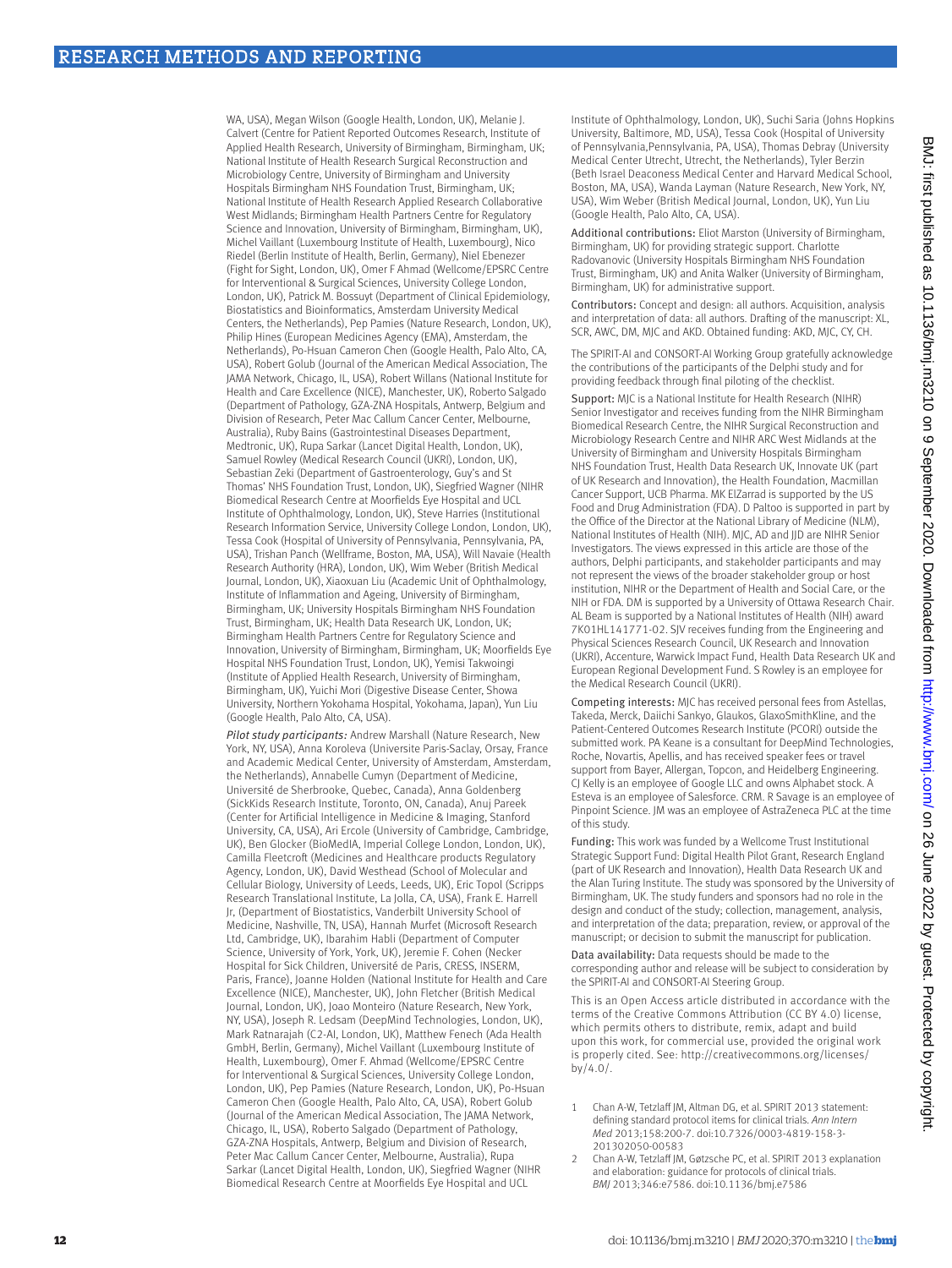# Research Methods and Reporting

- 3 Sarkis-Onofre R, Cenci MS, Demarco FF, et al. Use of guidelines to improve the quality and transparency of reporting oral health research. *J Dent* 2015;43:397-404. doi:10.1016/j. jdent.2015.01.006
- 4 Calvert M, Kyte D, Mercieca-Bebber R, et al, the SPIRIT-PRO Group. Guidelines for inclusion of patient-reported outcomes in clinical trial protocols: the SPIRIT-PRO extension. *JAMA* 2018;319:483-94. doi:10.1001/jama.2017.21903
- 5 Dai L, Cheng C-W, Tian R, et al. Standard protocol items for clinical trials with traditional Chinese medicine 2018: recommendations, explanation and elaboration (SPIRIT-TCM Extension 2018). *Chin J Integr Med* 2019;25:71-9. doi:10.1007/s11655-018-2999-x
- 6 He J, Baxter SL, Xu J, Xu J, Zhou X, Zhang K. The practical implementation of artificial intelligence technologies in medicine. *Nat Med* 2019;25:30-6. doi:10.1038/s41591-018-0307-0
- 7 McKinney SM, Sieniek M, Godbole V, et al. International evaluation of an AI system for breast cancer screening. *Nature* 2020;577:89-94. doi:10.1038/s41586-019-1799-6
- 8 Abràmoff MD, Lou Y, Erginay A, et al. Improved automated detection of diabetic retinopathy on a publicly available dataset through integration of deep learning. *Invest Ophthalmol Vis Sci* 2016;57:5200-6. doi:10.1167/iovs.16-19964
- 9 De Fauw J, Ledsam JR, Romera-Paredes B, et al. Clinically applicable deep learning for diagnosis and referral in retinal disease. *Nat Med* 2018;24:1342-50. doi:10.1038/s41591-018-0107-6
- 10 Esteva A, Kuprel B, Novoa RA, et al. Dermatologist-level classification of skin cancer with deep neural networks. *Nature* 2017;542:115-8. doi:10.1038/nature21056
- 11 Rajpurkar P, Irvin J, Ball RL, et al. Deep learning for chest radiograph diagnosis: A retrospective comparison of the CheXNeXt algorithm to practicing radiologists. *PLoS Med* 2018;15:e1002686. doi:10.1371/journal.pmed.1002686
- 12 Fleuren LM, Klausch TLT, Zwager CL, et al. Machine learning for the prediction of sepsis: a systematic review and meta-analysis of diagnostic test accuracy. *Intensive Care Med* 2020;46:383-400. doi:10.1007/s00134-019-05872-y
- Yim J, Chopra R, Spitz T, et al. Predicting conversion to wet age-related macular degeneration using deep learning. *Nat Med* 2020;26:892-9. doi:10.1038/s41591-020-0867-7
- 14 Kim H, Goo JM, Lee KH, Kim YT, Park CM. Preoperative CT-based deep learning model for predicting disease-free survival in patients with lung adenocarcinomas. *Radiology* 2020;296:216-24. doi:10.1148/ radiol.2020192764
- 15 Wang P, Berzin TM, Glissen Brown JR, et al. Real-time automatic detection system increases colonoscopic polyp and adenoma detection rates: a prospective randomised controlled study. *Gut* 2019;68:1813-9. doi:10.1136/gutjnl-2018-317500
- 16 Tyler NS, Mosquera-Lopez CM, Wilson LM, et al. An artificial intelligence decision support system for the management of type 1 diabetes. *Nat Metab* 2020;2:612-9. doi:10.1038/s42255-020- 0212-y
- 17 Liu X, Faes L, Kale AU, et al. A comparison of deep learning performance against health-care professionals in detecting diseases from medical imaging: a systematic review and meta-analysis. *Lancet Digital Health* 2019. doi:10.1016/S2589-7500(19)30123-2
- 18 Wu L, Zhang J, Zhou W, et al. Randomised controlled trial of WISENSE, a real-time quality improving system for monitoring blind spots during esophagogastroduodenoscopy. *Gut* 2019;68:2161-9. doi:10.1136/gutjnl-2018-317366
- 19 Wijnberge M, Geerts BF, Hol L, et al. Effect of a machine learningderived early warning system for intraoperative hypotension vs standard care on depth and duration of intraoperative hypotension during elective noncardiac surgery: the HYPE randomized clinical trial. *JAMA* 2020;323:1052-1060. doi:10.1001/jama.2020.0592
- 20 Gong D, Wu L, Zhang J, et al. Detection of colorectal adenomas with a real-time computer-aided system (ENDOANGEL): a randomised controlled study. *Lancet Gastroenterol Hepatol* 2020;5:352-61. doi:10.1016/S2468-1253(19)30413-3
- Wang P, Liu X, Berzin TM, et al. Effect of a deep-learning computeraided detection system on adenoma detection during colonoscopy (CADe-DB trial): a double-blind randomised study. *Lancet Gastroenterol Hepatol* 2020;5:343-51. doi:10.1016/S2468- 1253(19)30411-X
- 22 Lin H, Li R, Liu Z, et al. Diagnostic efficacy and therapeutic decisionmaking capacity of an artificial intelligence platform for childhood cataracts in eye clinics: a multicentre randomized controlled trial. *EClinicalMedicine* 2019;9:52-9. doi:10.1016/j.eclinm.2019.03.001
- 23 Su J-R, Li Z, Shao X-J, et al. Impact of a real-time automatic quality control system on colorectal polyp and adenoma detection: a prospective randomized controlled study (with videos). *Gastrointest Endosc* 2020;91:415-424.e4. doi:10.1016/j.gie.2019.08.026
- Collins GS, Moons KGM. Reporting of artificial intelligence prediction models. *Lancet* 2019;393:1577-9. doi:10.1016/S0140- 6736(19)30037-6
- 25 Gregory J, Welliver S, Chong J, Top 10 reviewer critiques of radiology artificial intelligence (AI) articles: qualitative thematic analysis of reviewer critiques of machine learning/deep learning manuscripts submitted to JMRI. *J Magn Reson Imaging* 2020;52:248-54. doi:10.1002/jmri.27035
- 26 Nagendran M, Chen Y, Lovejoy CA, et al. Artificial intelligence versus clinicians: systematic review of design, reporting standards, and claims of deep learning studies. *BMJ* 2020;368:m689. doi:10.1136/ bmj.m689
- 27 CONSORT-AI and SPIRIT-AI Steering Group. Reporting guidelines for clinical trials evaluating artificial intelligence interventions are needed. *Nat Med* 2019;25:1467-8. doi:10.1038/s41591-019- 0603-3
- 28 Liu X, Faes L, Calvert MJ, Denniston AK, CONSORT/SPIRIT-AI Extension Group. Extension of the CONSORT and SPIRIT statements. *Lancet* 2019;394:1225. doi:10.1016/S0140-6736(19)31819-7
- Moher D, Schulz KF, Simera I, Altman DG. Guidance for developers of health research reporting guidelines. *PLoS Med* 2010;7:e1000217. doi:10.1371/journal.pmed.1000217
- 30 Caballero-Ruiz E, García-Sáez G, Rigla M, Villaplana M, Pons B, Hernando ME. A web-based clinical decision support system for gestational diabetes: Automatic diet prescription and detection of insulin needs. *Int J Med Inform* 2017;102:35-49. doi:10.1016/j. ijmedinf.2017.02.014
- 31 Kim TWB, Gay N, Khemka A, Garino J. Internet-based exercise therapy using algorithms for conservative treatment of anterior knee pain: a pragmatic randomized controlled trial. *JMIR Rehabil Assist Technol* 2016;3:e12. doi:10.2196/rehab.5148
- 32 Labovitz DL, Shafner L, Reyes Gil M, Virmani D, Hanina A. Using artificial intelligence to reduce the risk of nonadherence in patients on anticoagulation therapy. *Stroke* 2017;48:1416-9. doi:10.1161/ STROKEAHA.116.016281
- Nicolae A, Morton G, Chung H, et al. Evaluation of a machinelearning algorithm for treatment planning in prostate low-doserate brachytherapy. *Int J Radiat Oncol Biol Phys* 2017;97:822-9. doi:10.1016/j.ijrobp.2016.11.036
- 34 Voss C, Schwartz J, Daniels J, et al. Effect of wearable digital intervention for improving socialization in children with autism spectrum disorder: a randomized clinical trial. *JAMA Pediatr* 2019;173:446-54. doi:10.1001/ jamapediatrics.2019.0285
- 35 Mendes-Soares H, Raveh-Sadka T, Azulay S, et al. Assessment of a personalized approach to predicting postprandial glycemic responses to food among individuals without diabetes. *JAMA Netw Open* 2019;2:e188102. doi:10.1001/ jamanetworkopen.2018.8102
- 36 Choi KJ, Jang JK, Lee SS, et al. Development and validation of a deep learning system for staging liver fibrosis by using contrast agentenhanced CT images in the liver. *Radiology* 2018;289:688-97. doi:10.1148/radiol.2018180763
- 37 Kelly CJ, Karthikesalingam A, Suleyman M, Corrado G, King D. Key challenges for delivering clinical impact with artificial intelligence. *BMC Med* 2019;17:195. doi:10.1186/s12916-019-1426-2
- 38 Pooch EHP, Ballester PL, Barros RC. Can we trust deep learning models diagnosis? The impact of domain shift in chest radiograph classification. *arXiv [eessIV]*. 2019. [https://arxiv.org/](https://arxiv.org/abs/1909.01940) [abs/1909.01940](https://arxiv.org/abs/1909.01940).
- 39 International Medical Device Regulators Forum. *Unique device identification system (UDI system) application guide*. 2019. [http://](http://www.imdrf.org/documents/documents.asp) [www.imdrf.org/documents/documents.asp](http://www.imdrf.org/documents/documents.asp).
- 40 Sabottke CF, Spieler BM. The effect of image resolution on deep learning in radiography. *Radiology: Artificial Intelligence* 2020;2:e190015.
- 41 Heaven D. Why deep-learning AIs are so easy to fool. *Nature* 2019;574:163-6. doi:10.1038/d41586-019-03013-5
- 42 Kiani A, Uyumazturk B, Rajpurkar P, et al. Impact of a deep learning assistant on the histopathologic classification of liver cancer. *NPJ Digit Med* 2020;3:23. doi:10.1038/s41746-020-0232-8
- 43 Wiens J, Saria S, Sendak M, et al. Do no harm: a roadmap for responsible machine learning for health care. *Nat Med* 2019;25:1337-40. doi:10.1038/s41591-019-0548-6
- 44 Habli I, Lawton T, Porter Z. Artificial intelligence in health care: accountability and safety. *Bulletin of the World Health Organization*. March 2020. [https://www.who.int/bulletin/online\\_first/](https://www.who.int/bulletin/online_first/BLT.19.237487.pdf) [BLT.19.237487.pdf.](https://www.who.int/bulletin/online_first/BLT.19.237487.pdf)
- 45 Oakden-Rayner L, Dunnmon J, Carneiro G, Re C. Hidden stratification causes clinically meaningful failures in machine learning for medical imaging. In: *Proceedings of the ACM conference on health, inference, and learning*. New York: Association for Computing Machinery, 2020:151-9.
- 46 SPIRIT publications & downloads. [https://www.spirit-statement.org/](https://www.spirit-statement.org/publications-downloads/) [publications-downloads/.](https://www.spirit-statement.org/publications-downloads/) Accessed 2020.
- 47 Zech JR, Badgeley MA, Liu M, Costa AB, Titano JJ, Oermann FK, Confounding variables can degrade generalization performance of